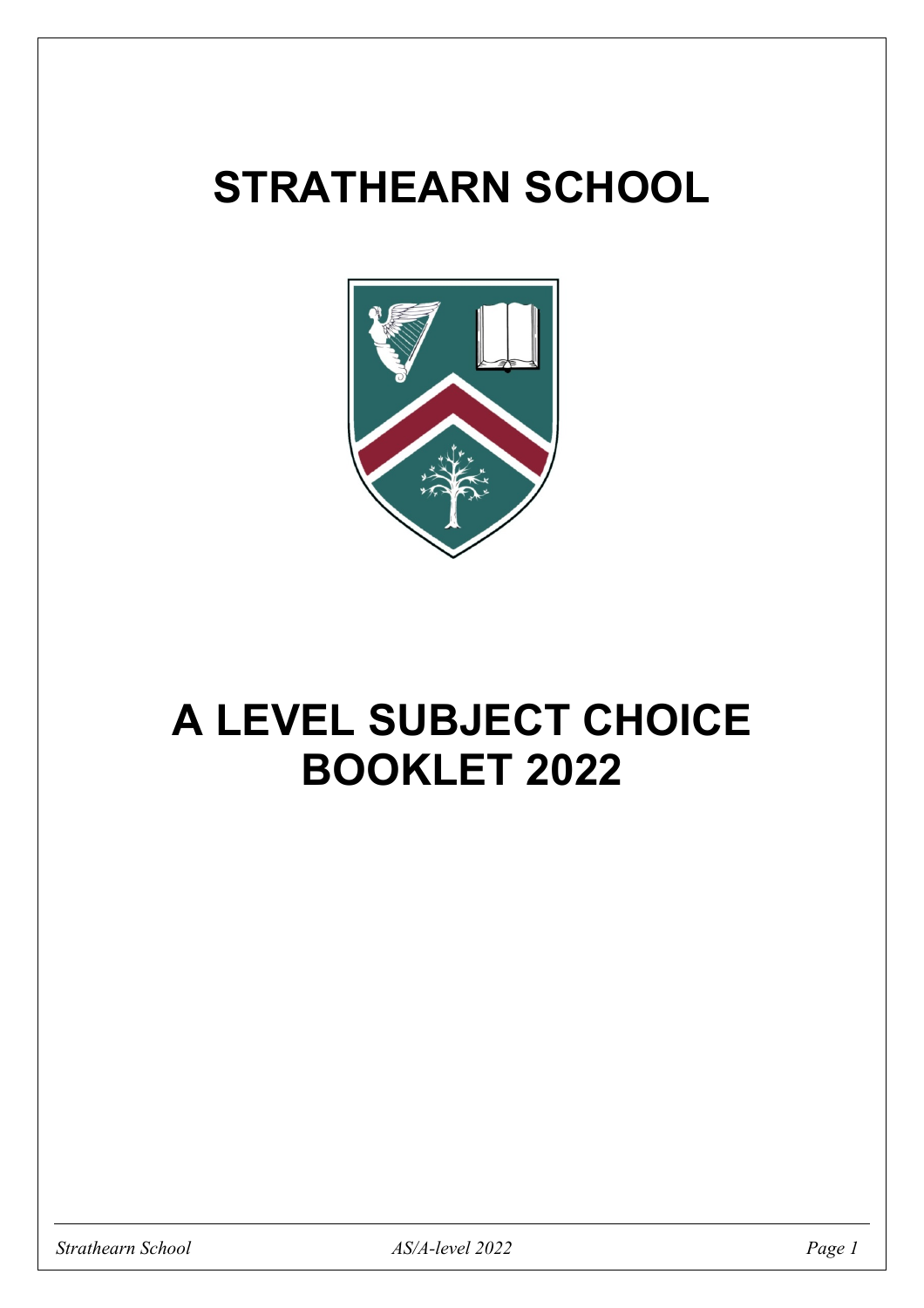| Introduction                          | 3              |
|---------------------------------------|----------------|
| AS and A Level Courses                | 4              |
| <b>Collaboration Subjects</b>         | 5              |
| <b>University Courses and Careers</b> | 6              |
| Criteria for Entry into Sixth Form    | $\overline{7}$ |
| Art and Design                        | 9              |
| <b>Biology</b>                        | 11             |
| <b>Business Studies</b>               | 13             |
| Chemistry                             | 15             |
| <b>Digital Technology</b>             | 17             |
| Drama & Theatre Studies               | 18             |
| <b>English Literature</b>             | 19             |
| Geography                             | 20             |
| <b>Government &amp; Politics</b>      | 22             |
| <b>Health and Social Care</b>         | 23             |
| History                               | 25             |
| <b>Mathematics</b>                    | 27             |
| (Further Mathematics)                 |                |
| <b>Media Studies</b>                  | 29             |
| Modern Languages                      | 30             |
| (French, German and Spanish)          |                |
| Moving Image Art                      | 32             |
| <b>Music</b>                          | 33             |
| <b>Nutrition &amp; Food Science</b>   | 34             |
| Physics                               | 36             |
| <b>Religious Studies</b>              | 37             |
| <b>Technology and Design</b>          | 38             |
|                                       |                |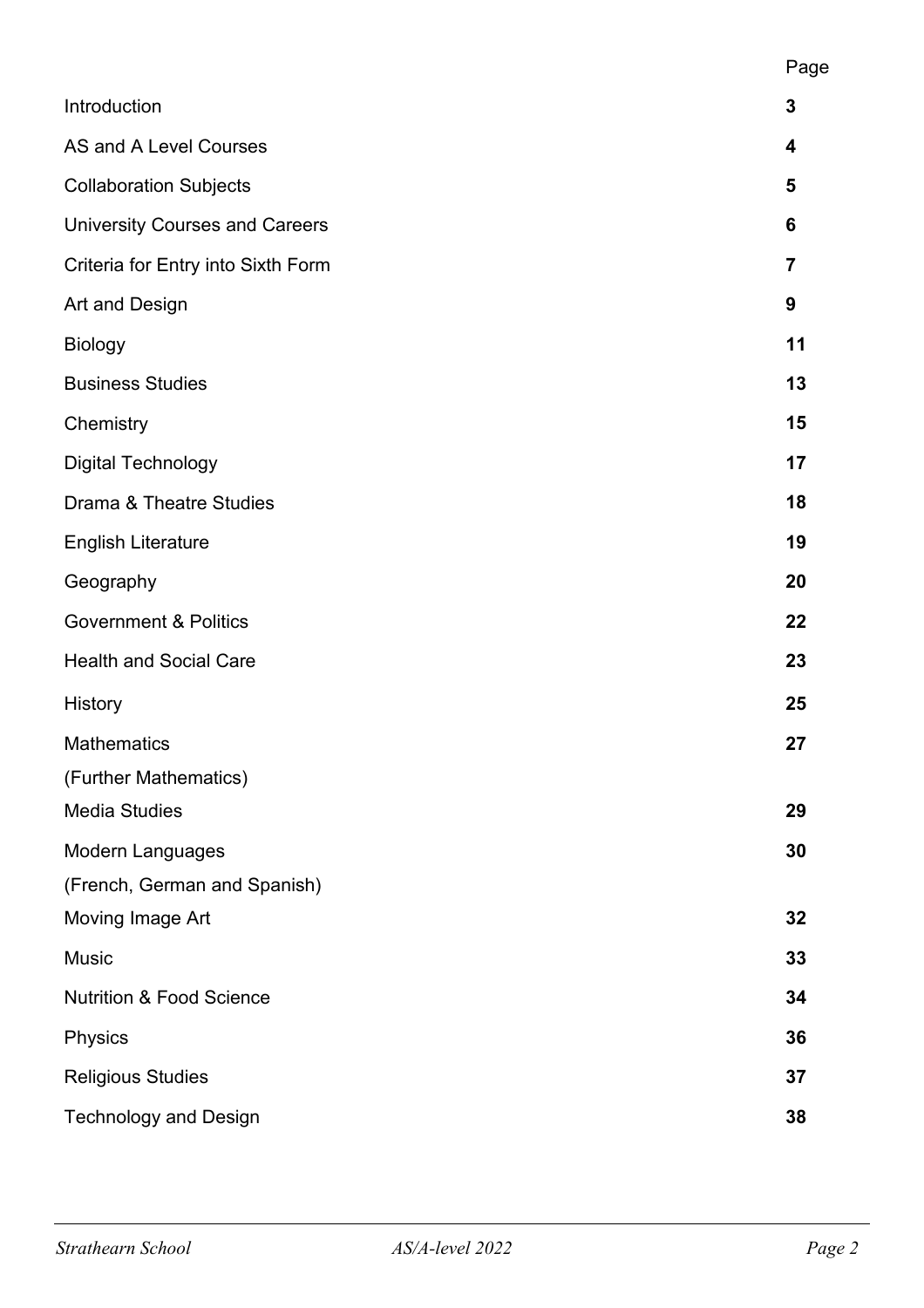# **INTRODUCTION**

This booklet contains information about each of the AS/A-level subjects from which you may choose. You will spend a long time studying each of your subjects, so it is well worth taking time to find out all you can about them. Before you make your choices, you should:

- find out all you can about the kinds of career you might be interested in,
- read the relevant pages in this booklet,
- talk to pupils already doing the subjects at AS/A-level,
- talk to your teachers,
- talk to your parents,
- talk to Miss Griffith (Head of Careers) or any member of the Careers Department in School,
- talk to the Careers Advisor from the Department of Economy whom you have already met this year.

No matter what subjects you choose, you will find AS/A-level work very different from GCSE. Here are some of the differences which sixth form pupils have highlighted:

- There is more work in 3 or 4 AS/A-levels than in 9 GCSEs.
- You have to do more work on your own initiative and independently.
- You have to apply your knowledge to a greater extent, not just learn facts.
- There is a lot more extra reading 'around the subject'.
- You will find it more difficult to succeed if you have too many commitments outside schoolwork, for example a part-time job which takes up a lot of your time.

# **Some of the questions which pupils ask themselves when choosing AS/A-levels are:**

# *1. Do I enjoy the subject?*

This is a very important question, since you will spend a lot of time studying each of your AS/A-level subjects.

# *2. Am I good at the subject?*

Look at your test and exam results and the feedback from homework. Also ask your teacher. You should expect to achieve at least a grade B at GCSE in any subject which you hope to study at AS or A-level.

# *3. Do I need the subject for the university course/career which I want to do?*

This question is considered in detail later in the booklet.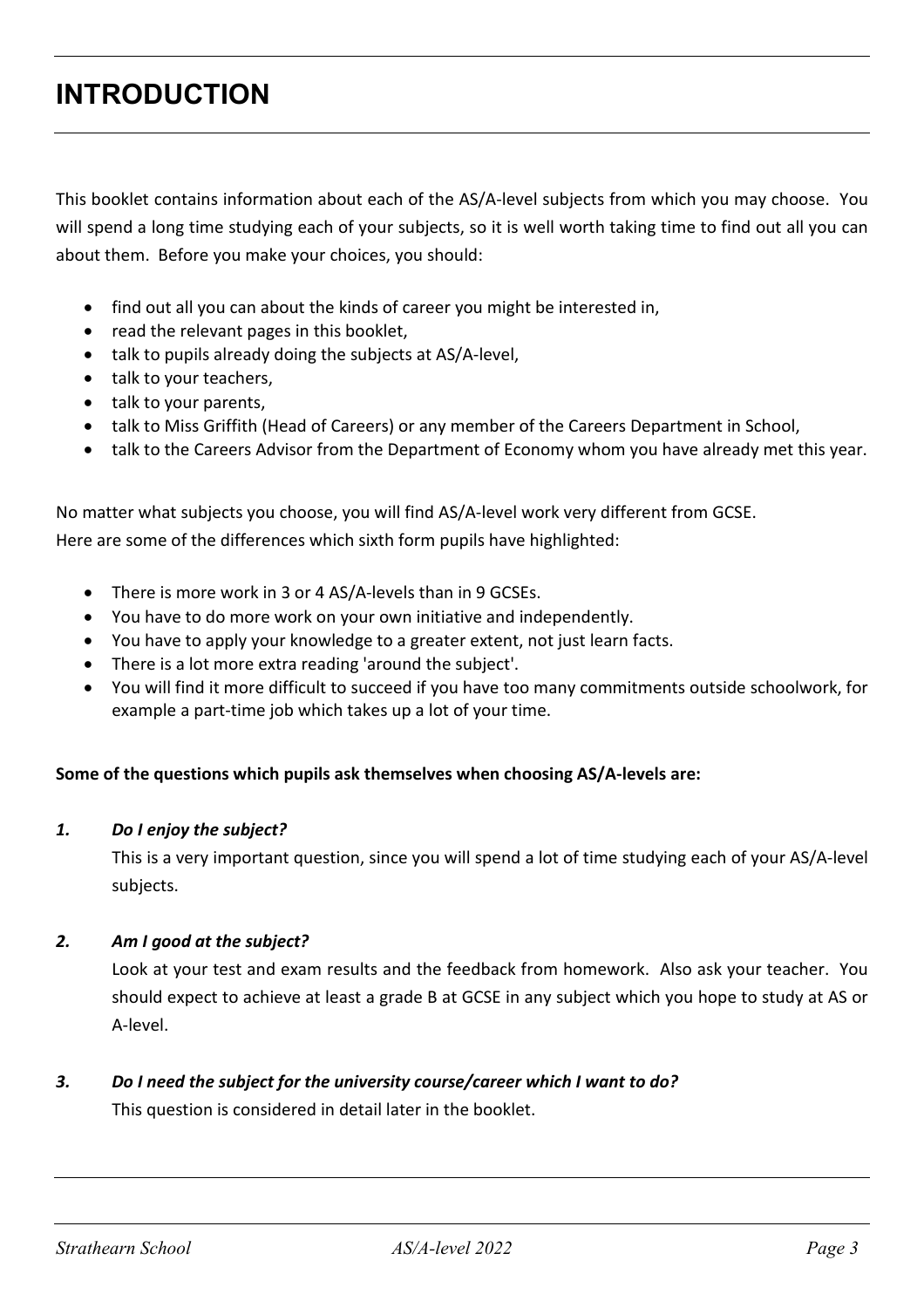# **AS and A Level Courses**

Pupils study either 3 or 4 subjects in Lower Sixth and must study at least 3 in Upper Sixth.

Most subjects comprise of 4 units, with the exception of Biology, Chemistry, Physics and Music. The first 2 units (or in the case of the 6-unit qualifications previously listed, 3 units) represent **AS level**. The second 2 units (or 3 units) represent the second year of study - **A2 level**.

A-level Drama and A-level Media Studies are 2-year linear courses, so no AS level qualification will be awarded. This may also be the case for some other subjects offered through collaboration. Please see the detail on each subject later in this booklet.

Pupils will not necessarily have the same teacher(s) in U6 as in L6.

# **How many AS subjects should you do in Lower Sixth?**

In the first instance pupils are asked to choose 4 courses they would prefer to follow in Sixth Form. Following the issue of GCSE results, Form 5 pupils entering Lower Sixth will have an opportunity to meet with a careers teacher or member of the Senior Leadership Team to discuss the most suitable options, considering each pupil's GCSE results and career aspirations.

4 AS levels are beneficial for some of the most competitive universities and courses (and required for some courses in the Republic of Ireland). However, if your GCSE grades suggest that you would find 4 AS subjects too much, then you should do 3 and concentrate your efforts on these to get the best possible grades.

If you are not sure what to do at any stage, you should consult Mr Anderson or Miss Griffith.

# **Can you repeat exams at the end of Upper Sixth?**

Yes. If you receive a disappointing result at the end of L6, you can repeat one or more AS module exams at the end of U6, although this obviously adds significantly to the workload at A2 level.

# **Feasibility of classes**

**It may not be possible for us to provide every subject combination, as some may lead to classes which are too small or do not allow the maximum choice for all pupils.** 

**If this happens, you will be advised of this and the possible options will be discussed.**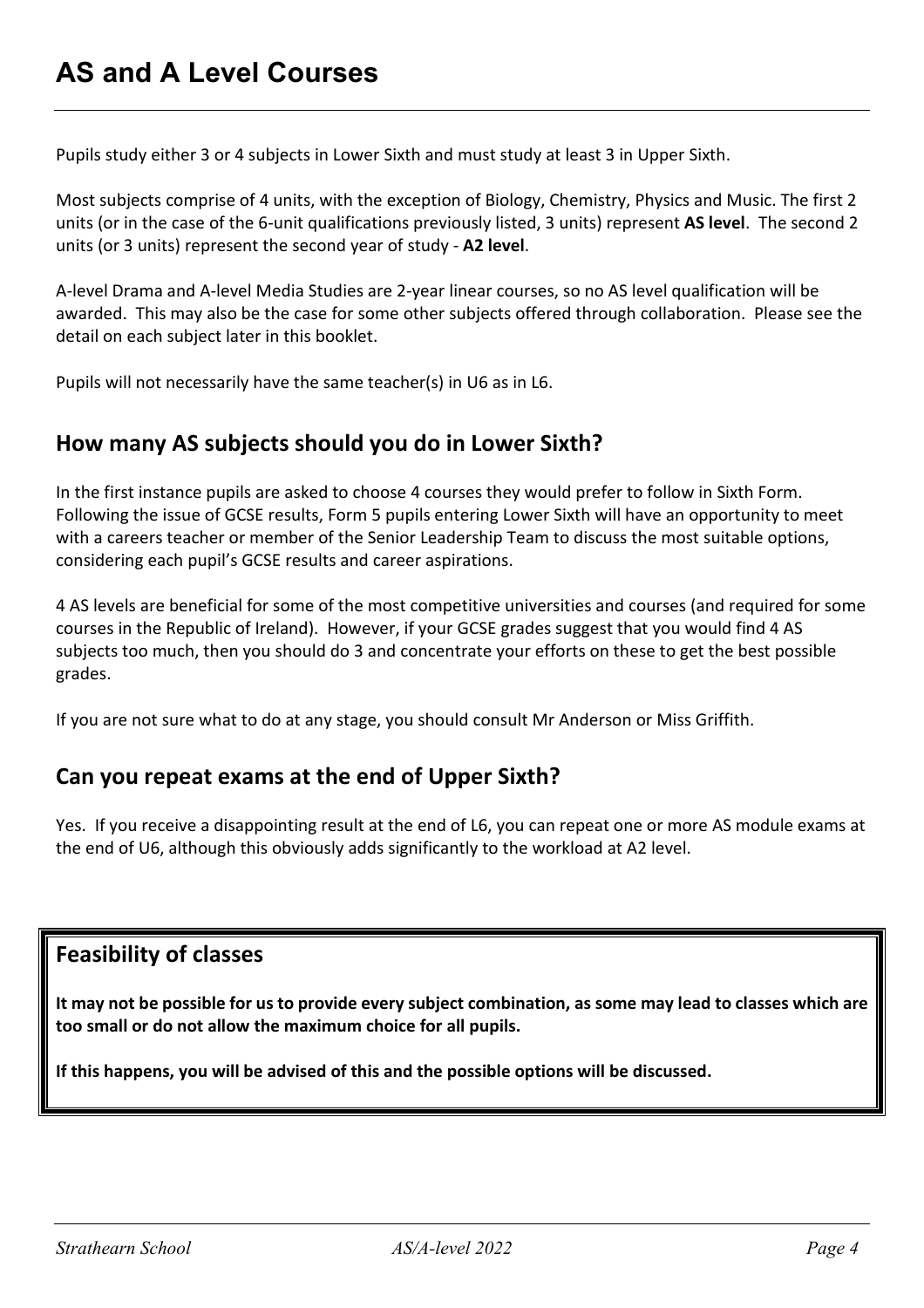# **Collaboration Subjects**

If you opt for one of our collaborative courses hosted by one of our partner schools, it will necessitate travelling by taxi between the school sites. Strathearn use a reputable taxi company for this purpose and we ensure that they have the necessary insurance details to transport our pupils.

Collaboration usually occurs on a Monday and Thursday morning and on a Thursday and Friday afternoon. Where collaboration occurs for period 1 or finishes period 9, a pupil is required to make their own way to or from the 'host' school.

# **NB**

- **You may select only one collaboration subject which is taught outside of Strathearn School.**
- **Places in collaboration subjects are dependent on availability in the other schools and will not be confirmed until the first week of September 2022.**
- **Whilst collaboration with our partner schools at 6th Form has run successfully for a number of years, choosing to study an A-level subject through collaboration inevitably brings extra challenges, e.g. lost time travelling between sites, different school holidays, different reporting and assessment schedules and procedures. It is our experience that it takes a high degree of personal commitment and organisation to make the most of subjects completed through collaboration.**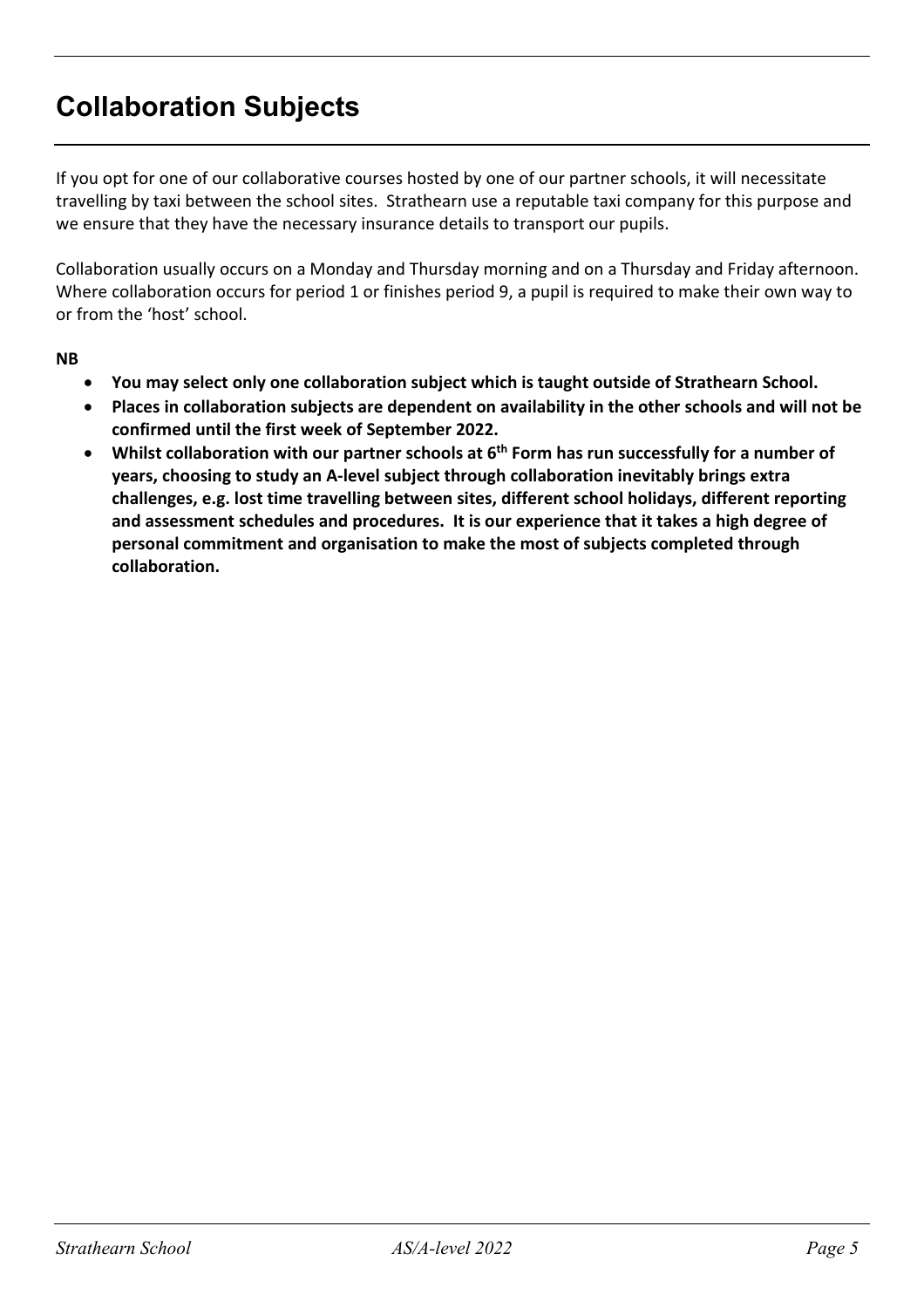# **University Courses and Careers**

You should bear the following points in mind:

- For many university courses/careers, any 'AS'/'A' level subjects are suitable.
- For some university courses/careers, certain 'AS'/'A' level subjects are desirable but not essential.
- For other university courses/careers, certain 'AS'/'A' level subjects may be essential.

# *How do you find out what applies to the university course/career to which you aspire?*

First of all, it is *your* responsibility to find out! You should do some or all of the following:

- 1 Talk to someone who is currently doing, or has *recently* done the course, or is *recently* qualified in the career (things can change from year to year, so make sure the information is up to date!).
- 2 Talk to a member of the Careers staff Miss Griffith, Mr Anderson, Mrs Staples, Ms Kimber, Miss Grier, Mr Heaney, Mrs Bell or Mrs Browne.
- 3 Study the information available in the Careers Room, which is open before Registration in the morning, at break, lunch time and after school. Useful books to consult are the **HEAP** books.

The following are useful information sources:

- (i) **xello** which can be accessed via My Apps, Careers ServiceNI [\(www.nidirect.gov.uk/careers\)](http://www.nidirect.gov.uk/careers) and [www.investigatecareers.com](http://www.investigatecareers.com/) (password: lobster) can be accessed on the internet. These resources will help you to find out about careers which may interest you.
- (ii) The Russell Group of Universities has lots of very relevant information on its website, <https://www.russellgroup.ac.uk/>, and has developed an additional site to help  $6<sup>th</sup>$  year students make informed choices: [https://www.informedchoices.ac.uk](https://www.informedchoices.ac.uk/)[/](https://www.informedchoices.ac.uk/)
- (iii) UCAS and university websites have current information on subject requirements for courses starting in September 2022 & 2023

There is also a lot of very useful information regarding subject choices and university courses on the 'Useful Careers Websites' section on our **School Website**. If you are interested in finding out more about where the likely growth areas are for future job opportunities in Northern Ireland, please visit the 'Useful Websites' section of our Careers page and look under the heading '**Labour Market Information**'.

A wide range of books, journals and reference material is always available in the Careers Department, providing general and specific information about careers and courses.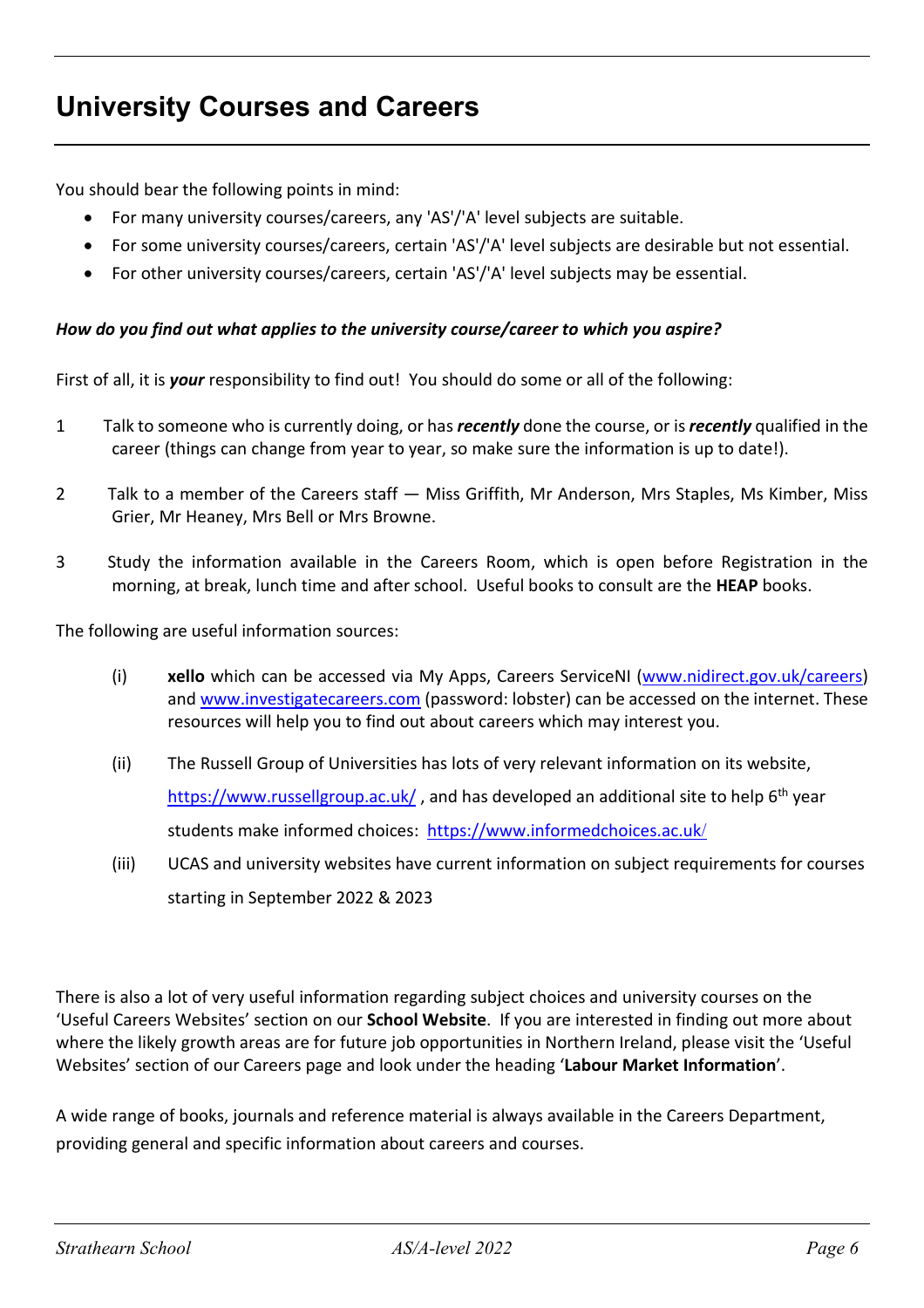# **Criteria for Entry into Sixth Form**

# **Strathearn School, Belfast**

# **Criteria for Entry in Sixth Form (Year 13)**

Strathearn will give preference to pupils on the basis of academic achievement. Academic achievement will be judged with reference to:

- the grades achieved in GCSEs\*
- the relevance of the subjects taken
- information from recent school reports.

\*The minimum required for entry into the Sixth Form will be seven passes in relevant GCSE subjects at grades A\* to C with at least four passes at grade B (English Examination Board Equivalent 6) or better. Relevant subjects will include no more than one Short Course GCSE and excludes Learning for Life and Work.

If there are more girls who are eligible than there are places available, places shall be awarded in the following order:

[1](#page-6-0). Applicants with the highest total GCSE point score in relevant<sup>1</sup> GCSE subjects – an applicant's GCSE point score will be calculated on the basis of grades in full course GCSEs and no more than one Short Course GCSE (excluding Learning for Life and Work) as follows:

| <b>English Examination Boards</b> | <b>CCEA / WJEC</b> | <b>Point Score</b><br><b>Full Course</b> | <b>Point Score</b><br><b>Short Course</b> |
|-----------------------------------|--------------------|------------------------------------------|-------------------------------------------|
| 9                                 | $A^*$              |                                          |                                           |
| 8/7                               | А                  |                                          | 1.5                                       |
| 6                                 | B                  |                                          |                                           |
|                                   | ~۴                 | 1.5                                      | 0.75                                      |
|                                   |                    |                                          | 0.5                                       |

2. In the event of a tie, priority will be given to the girl whose home is closer to the School. Distance will be measured in a straight line using an Ordnance Survey web distance measurement tool from the front door of the girl's home to the School's Reception. Home will be taken to mean the girl's address as it appears on the Application Form.

Applicants applying from outside Northern Ireland and who are seeking a Boarding Place at Campbell College must satisfy the School that their academic achievement is equivalent to the standard set out above. In addition, pupils for whom English is an additional language have to complete a CEFR B2 Level assessment for entry into Sixth Form. A score of 60% is required for the candidate to be considered.

**The Admissions Criteria have been drawn up and approved by the Board of Governors; their application has been delegated to the Principal.**

<span id="page-6-0"></span> $1$  Relevant Subjects are those offered at AS/A2 Level in Strathearn School, and/or deemed by the School to provide suitable preparation to undertake an AS/A2 level course offered in Strathearn.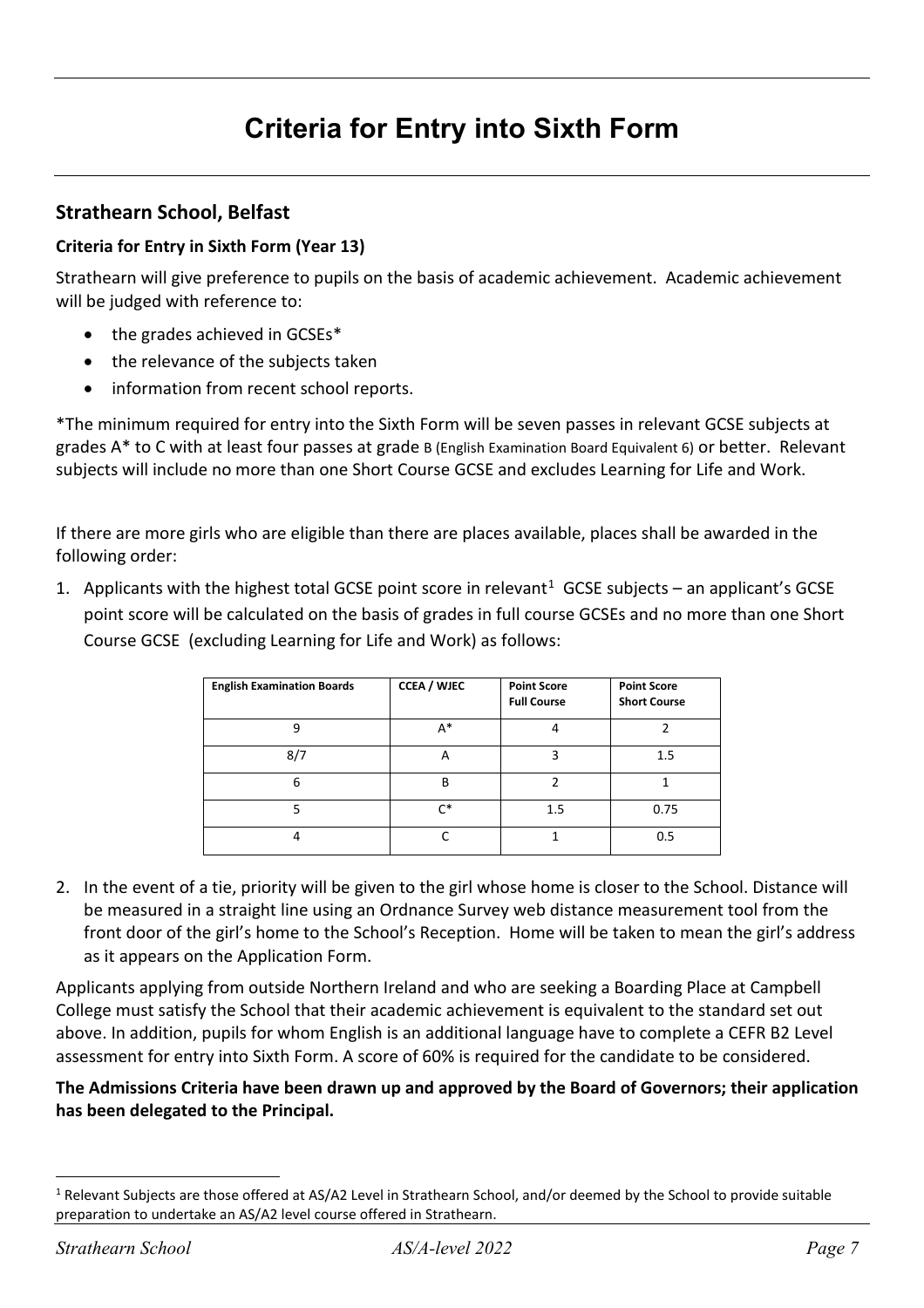# **Criteria for any extra places made available by the Department of Education for admission into Sixth Form (Year 13).**

The Department of Education may, at the School's request, increase the number of pupils that the School can admit to its Year 13. Places that become available in this way shall be allocated only to pupils who meet the basic eligibility criteria for sixth form study (as above) and shall be allocated in the order determined by the criteria to be applied in the following order:

- 1. Pupils who have most recently completed Year 12 in Strathearn.
- 2. Pupils who are applying from outside NI and who are seeking a Boarding place at Campbell College.
- 3. Pupils from other schools where admission to an extra place at Strathearn has been agreed by the Department of Education.\*\*

\*\*Parents should note how the Department of Education (DE) will, in response to a school's request, increase the school's enrolment number in order to allow an extra post -16 pupil to enrol. DE will first check whether there is another school or schools of a type suitable for that pupil within an hour's journey of where the pupil lives. If there is, DE will then check whether this other school or schools may provide all of the post-16 courses that the pupil wishes to pursue. If these checks find that no other suitable school may provide all of the post-16 courses that the pupil wishes to pursue - then DE will agree a school's request for an extra place.

# *What is a school of a type that is suitable for a pupil?*

To determine this, DE first considers all schools to be one of 4 types: (1) denominational (2) non-denominational (3) Integrated and (4) Irish-Medium. A school requesting an extra place for a post-16 pupil will belong to one of these 4 types and DE will consider any other school or school from this same type as suitable for the pupil. DE will also consider as suitable for the pupil any school from the same type as the type of school that the child attended in Year 12.

# **Requirements for Upper Sixth (Year 14)**

Pupils will be admitted to Upper Sixth (Year 14) who have shown by their academic progress and positive attitude to date that they will benefit from the educational provision available in Strathearn in Sixth Form.

New entry into Year 14 would be in exceptional circumstances only. The examination boards and modules of AS courses already completed would need to match the curriculum offer in Strathearn. References and recent reports would be sought from the candidate's previous school.

# **Appeals Procedure**

If a pupil does not meet the entry requirements and wishes to make an appeal and/or claim special circumstances, he/she may make an appeal to the Board of Governors. This appeal should be supported by documentary evidence of an appropriate nature. When considering such appeals, the Governors will take account of a pupil's commitment to the school (e.g. attendance and behaviour) as one of the criteria they use in arriving at a decision.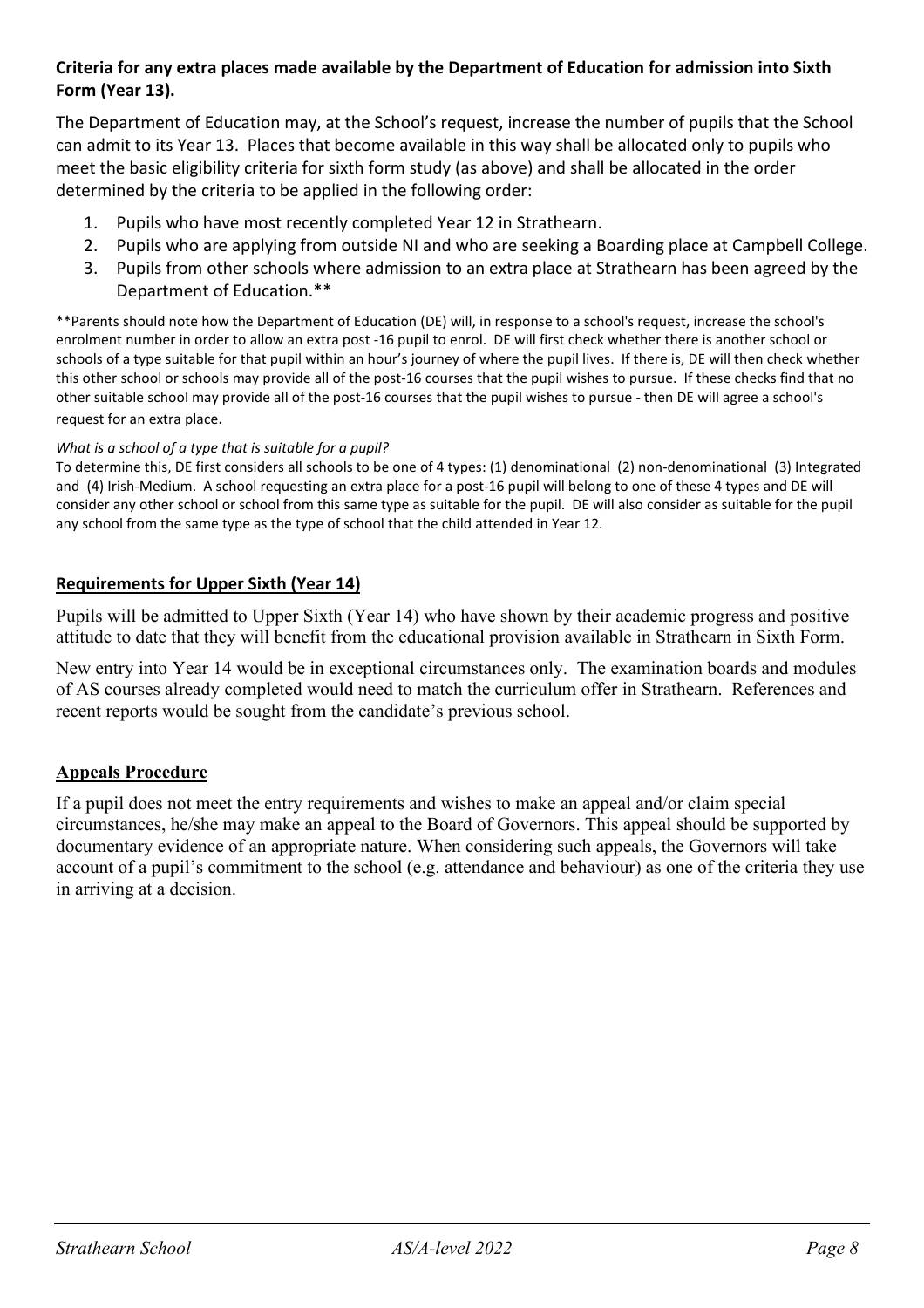# **ART AND DESIGN**

The AS and A Level specification in Art and Design progresses naturally from GCSE Art and Design. The course is suitable for any student who has enthusiasm and aptitude for the subject. A passion for creative learning is essential, and working independently outside of allocated class time is the key to success. Studio periods, a lunch time, an after school Art Club and organised gallery visits are provided by the department to support our young artists, but a commitment to expanding one's own knowledge of Art and Design is also important.

Advice on portfolio preparation is also given to those students who wish to apply for Higher Education courses in the subject after Sixth Form.

# **Specification Overview**

The course is usually team taught, so students can benefit from the ideas and input of two members of staff.

Students are given a theme set by the exam board which will allow for personal interpretation and development. Skills established in GCSE will be revised and developed further.

Exciting new approaches are introduced in painting, printmaking, ICT, ceramics, photography, drawing and textiles. Students have a choice of four pathways in; Combined Studies, Photography & Lens-based Media, Three Dimensional Design and Textiles.

During the course you will:

- Demonstrate skilful use of the visual elements: line, tone, texture, pattern, form and colour.
- Build on your recording skills; drawing in a range of media and developing skills in photography.
- **Experiment with a broad range of media, techniques and processes in fine art & design.**
- **Develop, analyse and communicate ideas to give your work personal meaning.**
- **Undertake self-review of your progress.**
- Gain insights into the work of other artists who will inspire your work and ideas.
- **Produce a final outcome that reflects your skill and creative investigations.**

#### **AS Course**

**September – February:**

**Experimental Portfolio Coursework; the theme is set by the Examination Board (CCEA). February- May:** 

**Personal Response; production of a final outcome as a result of the experimentation undertaken.**

During both the experimental portfolio coursework and personal response components, work is carried out in class and also independently in the student's own time.

- For the **Experimental Portfolio**, a **sketchbook** is produced along with preparatory work for display.
- **The Personal Response** (final outcome) will be in a media of the student's choice and is accompanied by evidence of planning and a range of trials.

The Personal Response concludes with a timed, controlled **exam session lasting 10 hours in total.**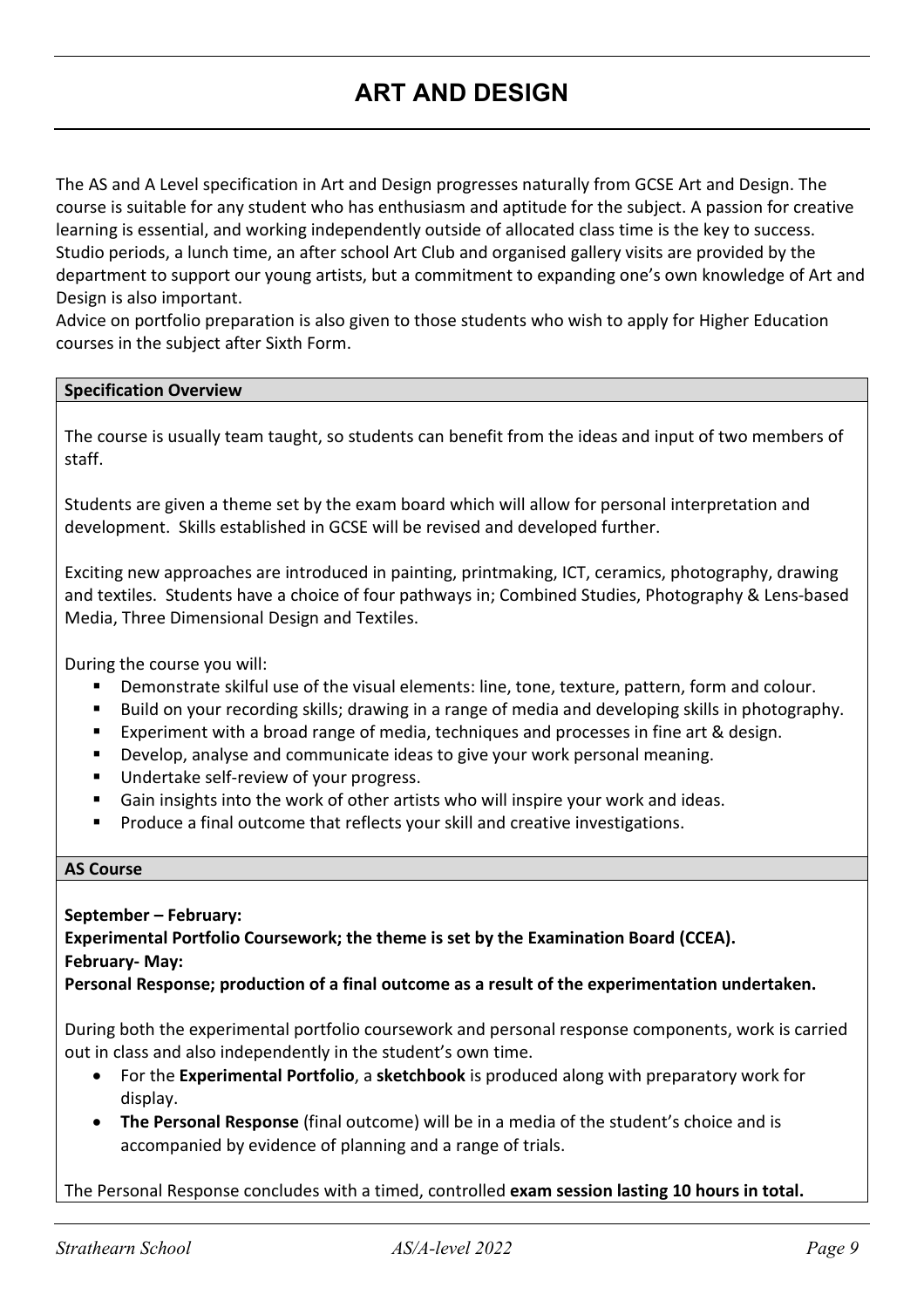# **A2 Course**

The structure, timing and requirements of the course are similar to Lower Sixth, but the final, controlled exam is **15 hours**. The coursework element also contains a **Written Investigation** (2000 word essay which is externally marked by CCEA). Students will identify and study the work of contemporary and historical artists & designers and write about them. This, in turn, will inform and inspire their practical work. Staff work closely with each pupil to help them identify a topic and structure their essay.

During both the **Personal & Critical Investigation** coursework and **Thematic Outcome** components, work is carried out in class and also independently in the student's own time.

- For the **Personal & Critical Investigation**, a **sketchbook** is produced along with experimental work for display.
- The **Thematic Outcome** will be in a media of the student's choice and is accompanied by evidence of planning and a range of trials.

| How is the subject assessed?                                                                                                                                                                                                                          |                                   |           |                    |  |  |
|-------------------------------------------------------------------------------------------------------------------------------------------------------------------------------------------------------------------------------------------------------|-----------------------------------|-----------|--------------------|--|--|
|                                                                                                                                                                                                                                                       | L6 Assessment (AS)                |           |                    |  |  |
|                                                                                                                                                                                                                                                       |                                   |           |                    |  |  |
| <b>AS 1</b>                                                                                                                                                                                                                                           | <b>Experimental Portfolio</b>     | 50% of AS | (20% of 'A' Level) |  |  |
| AS <sub>2</sub>                                                                                                                                                                                                                                       | <b>Personal Response</b>          | 50% of AS | (20% of 'A' Level) |  |  |
|                                                                                                                                                                                                                                                       | U6 Assessment (A2)                |           |                    |  |  |
| A2 1                                                                                                                                                                                                                                                  | Personal & Critical Investigation | 60% of A2 | (36% of 'A' Level) |  |  |
| Incorporating 2 linked elements:<br>Practical work – sketchbooks and experimentation in chosen media<br>(1)<br>40% of A2 (24% of A Level)<br>Written Investigation - an illustrated essay of $1000 - 2000$ words<br>(2)<br>20% of A2 (12% of A Level) |                                   |           |                    |  |  |
| A2 2                                                                                                                                                                                                                                                  | <b>Thematic Outcome</b>           | 40% of A2 | (24% of 'A' Level) |  |  |
| Student work is internally marked by the school, and externally moderated by the examination board<br>(except the Written Investigation at A2).                                                                                                       |                                   |           |                    |  |  |
| Students are asked to present an exhibition of their work for assessment purposes at the end of both<br>years.                                                                                                                                        |                                   |           |                    |  |  |
| Where can I get more information?                                                                                                                                                                                                                     |                                   |           |                    |  |  |
| All of the Art staff in the department are involved in teaching Sixth Form Art and Design and will be<br>happy to advise.                                                                                                                             |                                   |           |                    |  |  |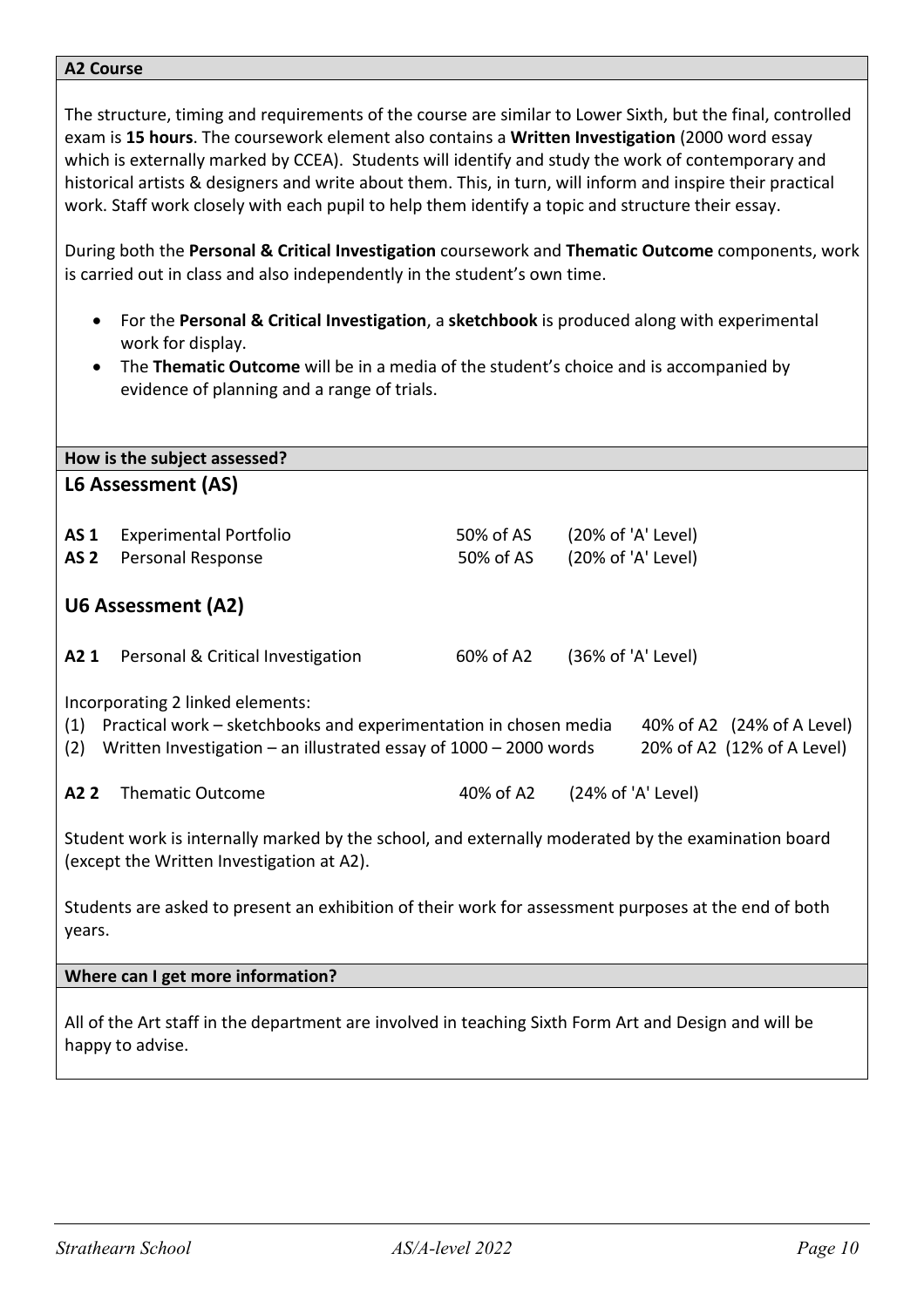# **BIOLOGY**

Biology is the study of living things. The AS/A2 course is a continuation from GCSE or Double Award Biology and so you will recognise some of the topic titles below but of course they will be studied in much greater depth. It is important that you have an enquiring mind and want to develop your scientific skills, whilst enjoying the challenge of increasing your knowledge about the natural world.

# **Specification Overview**

The course studies organisms at different levels of organisation. This starts with how the cell works, including some biochemistry.

Ecology is a topic studied at both AS and A2 ensuring that organisms are considered in their natural habitats, not just in isolation. The specification includes Northern Ireland perspectives, particularly with respect to biodiversity. There is a residential field trip in the AS year. Most pupils thoroughly enjoy this section of the course, as do the staff!

Some pupils choose to study biology because it links to their current career aspirations but it is good to choose it simply because you enjoyed the subject at GCSE.

Pupils who have completed GCSE Double Award Science or GCSE Biology are able to carry on to AS study in this subject.

Moving on from GCSE, you will find that there is a lot to do and to learn. You will be taught study skills to help you achieve success.

# **AS Course**

# **AS1 Molecules and Cells**

In this module you will learn about Molecules, Enzymes, Viruses, Cell Structure, Cell Physiology, Cell Division and Tissues and Organs.

# **AS2 Organisms and Biodiversity**

In this unit you will learn about Transport and Exchange Mechanisms in Plants and Mammals, Adaptations of Organisms and Biodiversity.

# **AS3 Practical Skills**

There are a large number of practical classes which will allow you to develop a high degree of skill in the lab. The field course allows you to apply the theory of ecology to real habitats. Assessment of practical skills takes place both in the classroom and by a written exam and is worth 25% of the final AS score.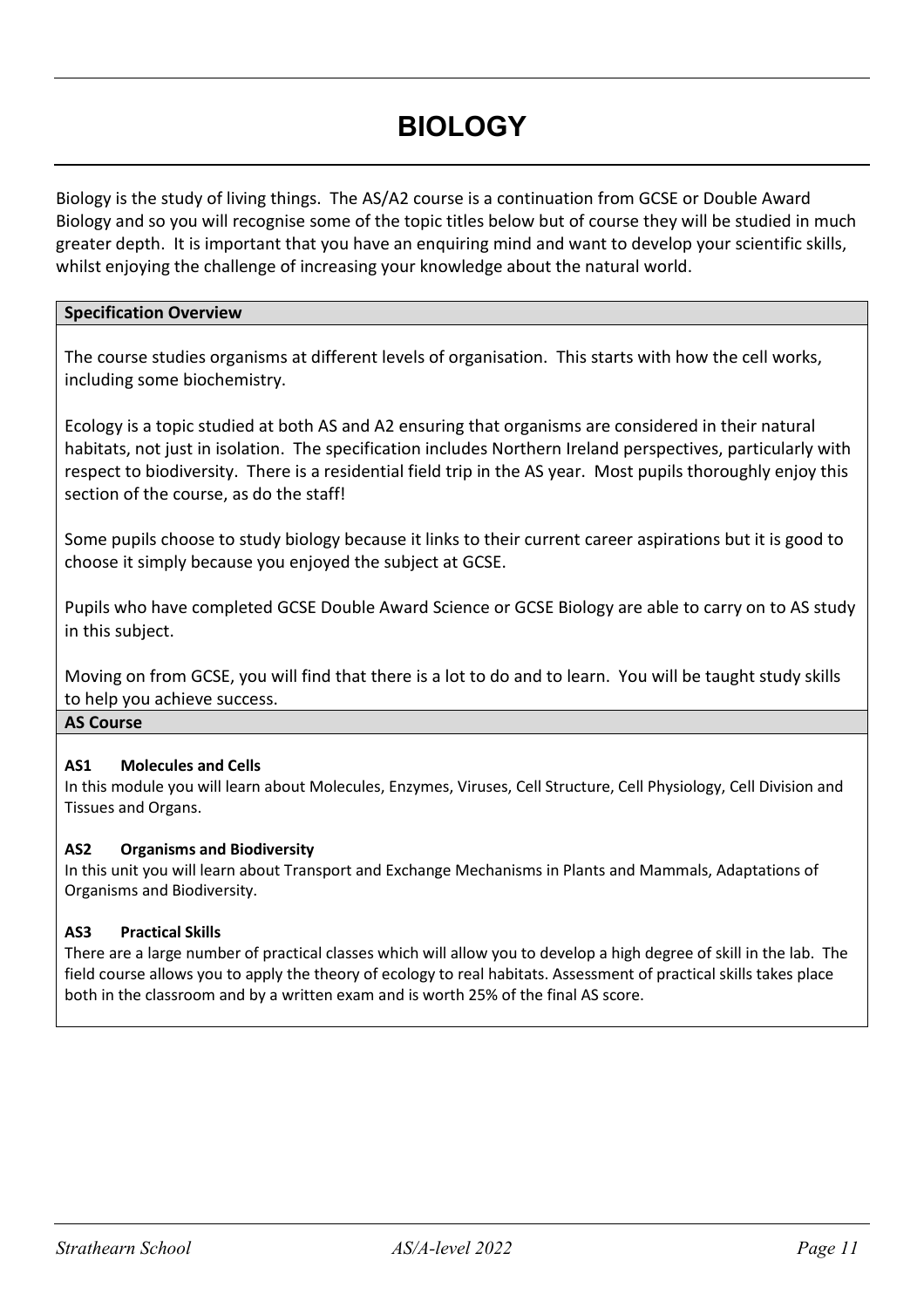# **A2 Course**

# **A2 1 Physiology and Ecosystems**

In this unit you will learn about Homeostasis, Immunity, Co-Ordination and Control in plants and animals and Ecosystems.

# **A2 2 Biochemistry, Genetics and Evolutionary Trends**

In this unit you will learn about the Biochemistry of Respiration and Photosynthesis, DNA as the Genetic Code, Gene Technology and Plant and Animal Kingdoms.

# **A2 3 Practical Skills**

The development of practical skills continues at A2. The focus is on the analysis of data and the evaluation of methods.

These topics are written to stretch and challenge you as your knowledge increases and there will be opportunities to discuss ethical issues related to science.

# **How is the subject assessed?**

CCEA exam board is used.

# **AS**

There are 3 written exam papers at the end of the year. Modules AS 1 and AS 2 are primarily used to assess knowledge, understanding and scientific skills. Practical skills are assessed both in class by carrying out a series of experiments and by a written exam (Module AS 3).

**A2** is similar to AS with further assessment of skills and knowledge by 3 written papers. Modules A2 1 and A2 2 cover the course content. Module A2 3 is an external exam assessing practical skills added to the result of internal assessment of practical skills carried out in class.

# **Where can I get more information?**

Your GCSE teacher can answer any questions you may have, or visit the Biology section of the school library, browse the books and see if you want to learn more.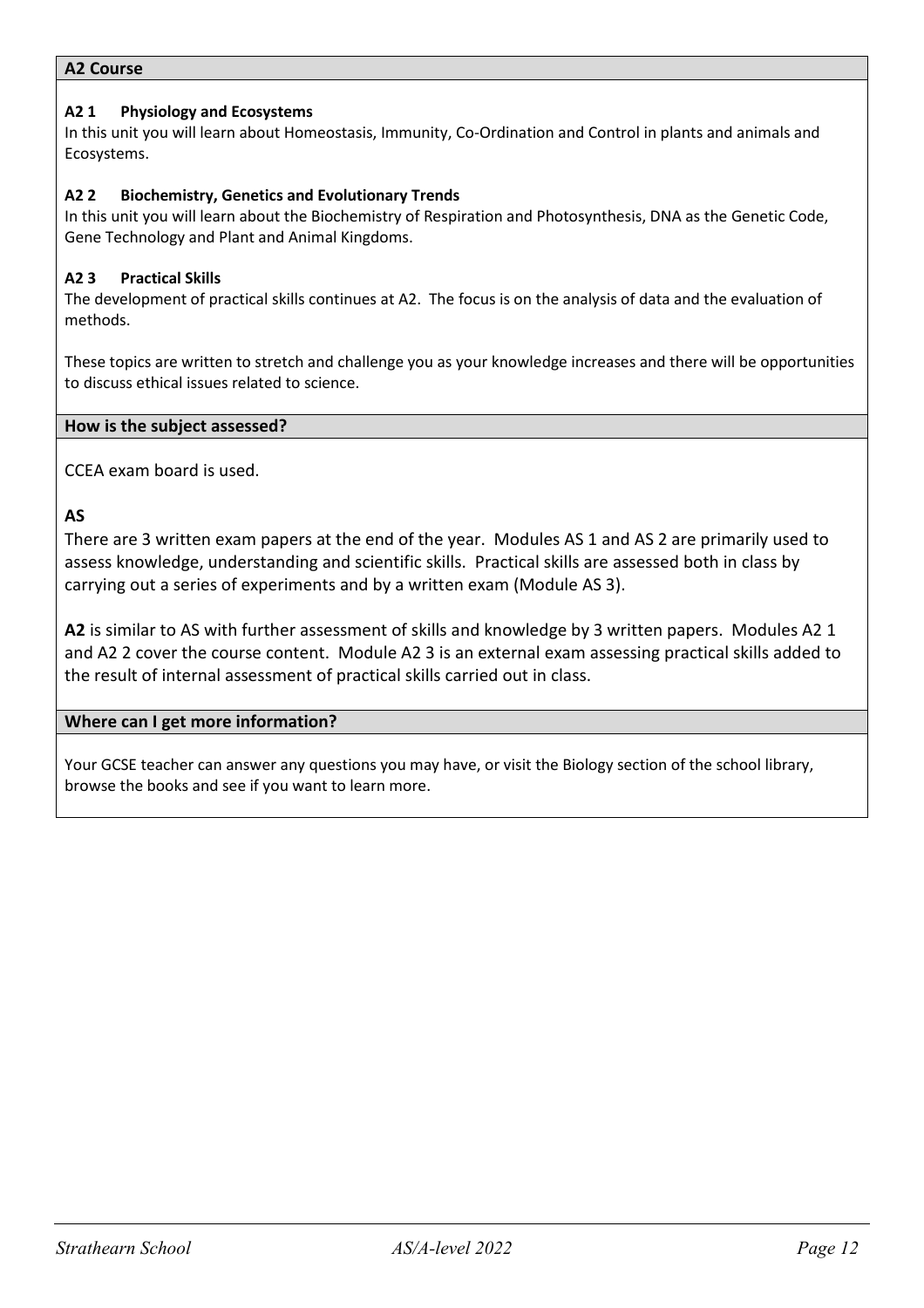# **BUSINESS STUDIES**

# **Specification Overview**

*The Business Studies course at AS and A2 Level encourages students to:*

- develop a lifelong interest in business;
- gain a holistic understanding of business and the international marketplace;
- develop a critical understanding of organisations and their relationship with key stakeholders;
- evaluate the role of technology in business communication, business operation and decision making;
- generate enterprising and creative solutions to business problems and issues;
- understand the ethical dilemmas and responsibilities faced by organisations and business decision makers;
- develop advanced study skills that help them prepare for third level education; and
- acquire a range of relevant business and generic skills including decision making, problem solving and interpretation of management information.

# **AS Course**

#### *AS 1: Introduction to Business*

This unit introduces students to the business world. It begins, as many businesses do, with the entrepreneur and what motivates individuals to develop business enterprises. Students become familiar with different business ownership structures and the key stakeholder groups that may have an interest in how a business is managed.

Students acquire a critical understanding of the importance of quality and its significance in the competitive marketplace, including recruiting and training a quality labour force and the production process. Students should appreciate the impact of management and leadership styles on employee motivation and business operations.

Students may use a calculator in the examination for this unit.

# *AS 2: Growing the Business*

Students explore the role of technology in growing a business and how it helps with decision making. They also understand the impact of competition on a business. Students develop a critical understanding of the marketing process, marketing strategy and the use of e-business.

Students also develop an appreciation of the role of accounting and financial information in business decision making and financial control.

Students may use a calculator in the examination for this unit.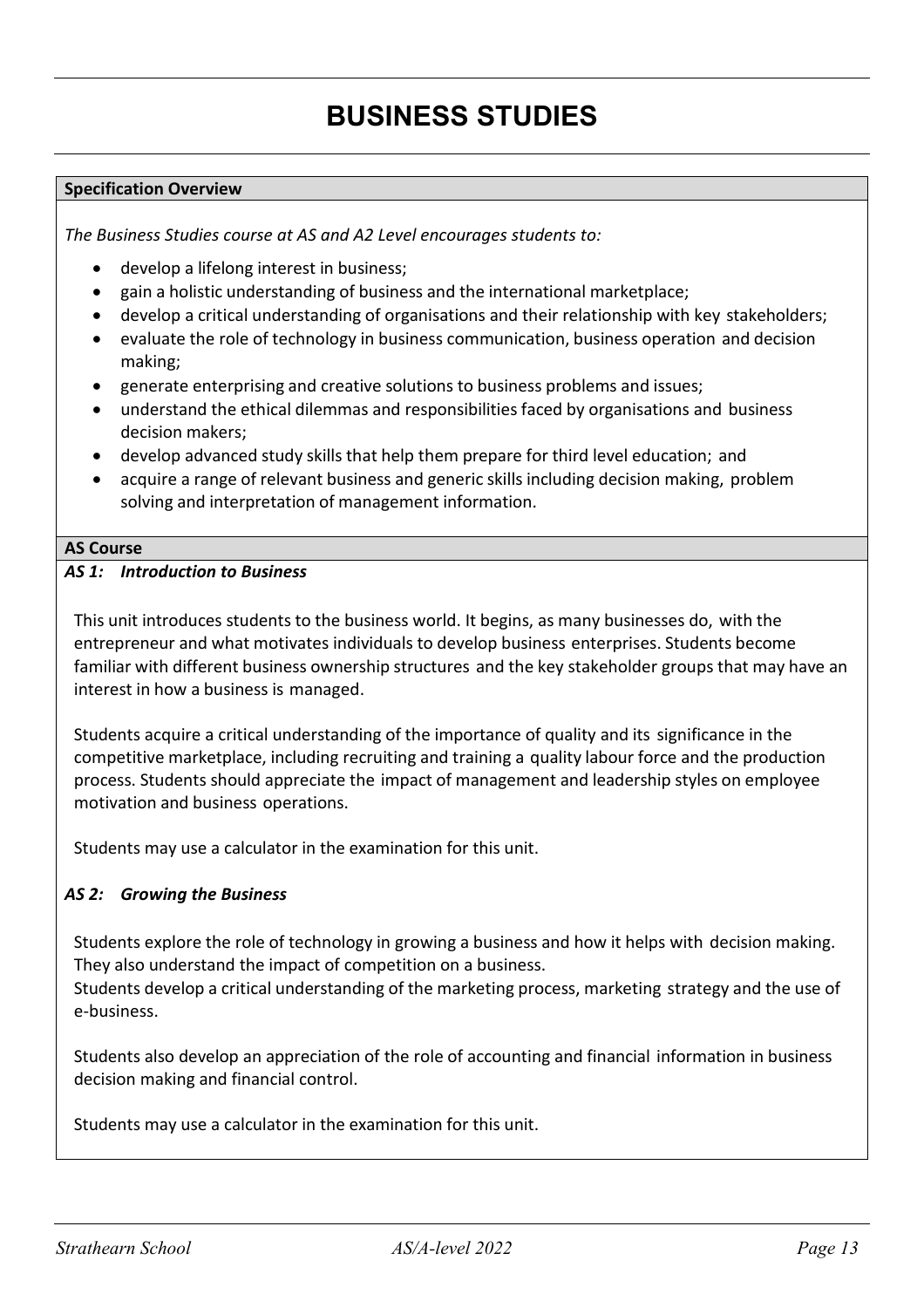# **A2 Course**

# *A2 1: Strategic Decision Making*

Students identify business objectives and the potential for these to conflict with those of various stakeholder groups. Students analyse and evaluate stakeholder managementstrategies.

Students gain an insight into business planning and the need to manage risk and uncertainty when developing business strategies. They also analyse the importance of accounting and financial information in making strategic business decisions.

Students demonstrate quantitative skills **without** the use of given formulae. They may use a calculator in the examination for this unit.

# *A2 2: The Competitive Business Environment*

In this unit, students examine the macroeconomic framework that businesses operate in. They evaluate the impact of globalisation on business activities. Students develop an appreciation of the importance of ethics and sustainability on business decision making and culture. They also evaluate the influence of stakeholders on business operations.

Students examine how businesses are affected by and react to change in the dynamic and technology-driven business environment.

Students demonstrate quantitative skills **without** the use of given formulae. They may use a calculator in the examination for this unit.

# **How is the subject assessed?**

The examination board is CCEA

- **AS 1: (Introduction to Business)** 2 compulsory structured data responses (80 marks) 1 examination (1 hour 30 minutes) 50% of AS and 20% of A Level
- **AS 2: (Growing the Business)** 2 compulsory structured data responses (80 marks) 1 examination (1 hour 30 minutes) 50% of AS and 20% of A Level
- **A2 1: (Strategic Decision Making)** 5 compulsory structured data response (90 marks) 1 examination (2 hours) 30% of A level
- **A2 2: (The Competitive Business Environment)** 6 compulsory structured data responses (90 marks) 1 examination (2 hours) 30% of A Level

# **Where can I get more information?**

Mrs White or Mrs McDonald (U10 beside the library) o[r http://ccea.org.uk/business\\_studies/](http://ccea.org.uk/business_studies/) or check the Business Studies page on the school website.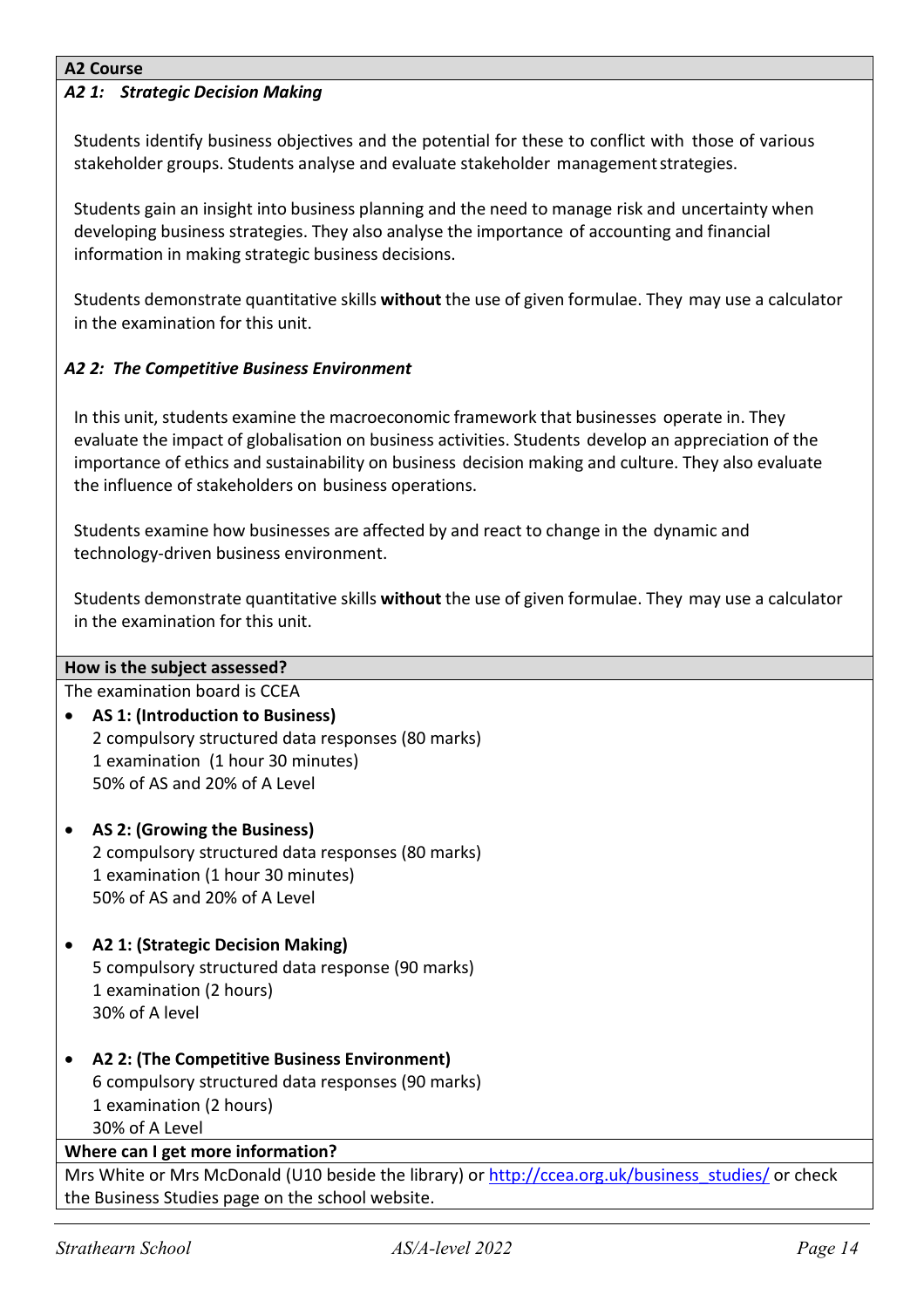# **CHEMISTRY**

This course is most suited to those interested in understanding how Chemistry impacts and underlies virtually everything from the global community to the basis of life itself. It is open to those who have successfully completed either GCSE Chemistry or GCSE Double Award Science.

# **Specification Overview**

GCE Chemistry is the study of elements and the compounds they form. It involves the study of Physical, Organic, Inorganic Chemistry as well as periodic trends, analytical, transition metals and electrochemistry. This course is suitable if you wish to further your education in chemistry. You can take this course as a one year AS level course which would be beneficial for use with many subjects you may wish to study in the future and it would also be beneficial for a variety of careers. If you go on to study the full GCE (i.e. both the AS and A2 course) then it provides a good foundation for further study at university e.g. medicine, dentistry, chemical engineering etc or for students going into the world of work.

If you have:-

 an interest in and enthusiasm for Chemistry, the further study of Chemistry and careers in the subject area.

If you want to develop:-

- an appreciation of how scientific decisions are made and how the sciences contribute to the success of the economy and society;
- A deeper understanding of how science works and the knowledge and understanding of different areas of the subject and how they relate to each other.

Then you should consider this course.

#### **AS Course**

There are three units in the AS course

# **AS 1: Basic Concepts in Physical and Inorganic Chemistry**

In this module you will learn about atomic structure and bonding as well as the shapes adopted by molecules and ions and the intermolecular forces existing between them. There is a general introduction to the Periodic Table with an in-depth study of Group VII. Redox reactions are introduced while analytical chemistry consists of acid-base titrations.

Basic calculations and equations are an integral part of this module.

#### **AS 2: Further Physical and Inorganic Chemistry and Introduction to Organic Chemistry**

Organic chemistry forms a major part of this unit with work on the chemistry of alkanes, alkenes, haloalkanes and alcohols. There is an introduction to equilibrium and kinetics while thermochemistry is covered in some depth. The analytical chemistry aspects are covered by IR spectroscopy and qualitative analysis. There is also further work on basic calculations.

#### **AS 3: Practical Assessment**

In this module you will complete practical booklet A lasting 1 hour, consisting of a variety of practical tasks which are worth 25 marks and practical booklet B lasting 1 hour 15 minutes consisting of questions relating to practical techniques which is worth 55 marks. Practical booklet A is completed in a laboratory, practical booklet B is completed in the examination hall.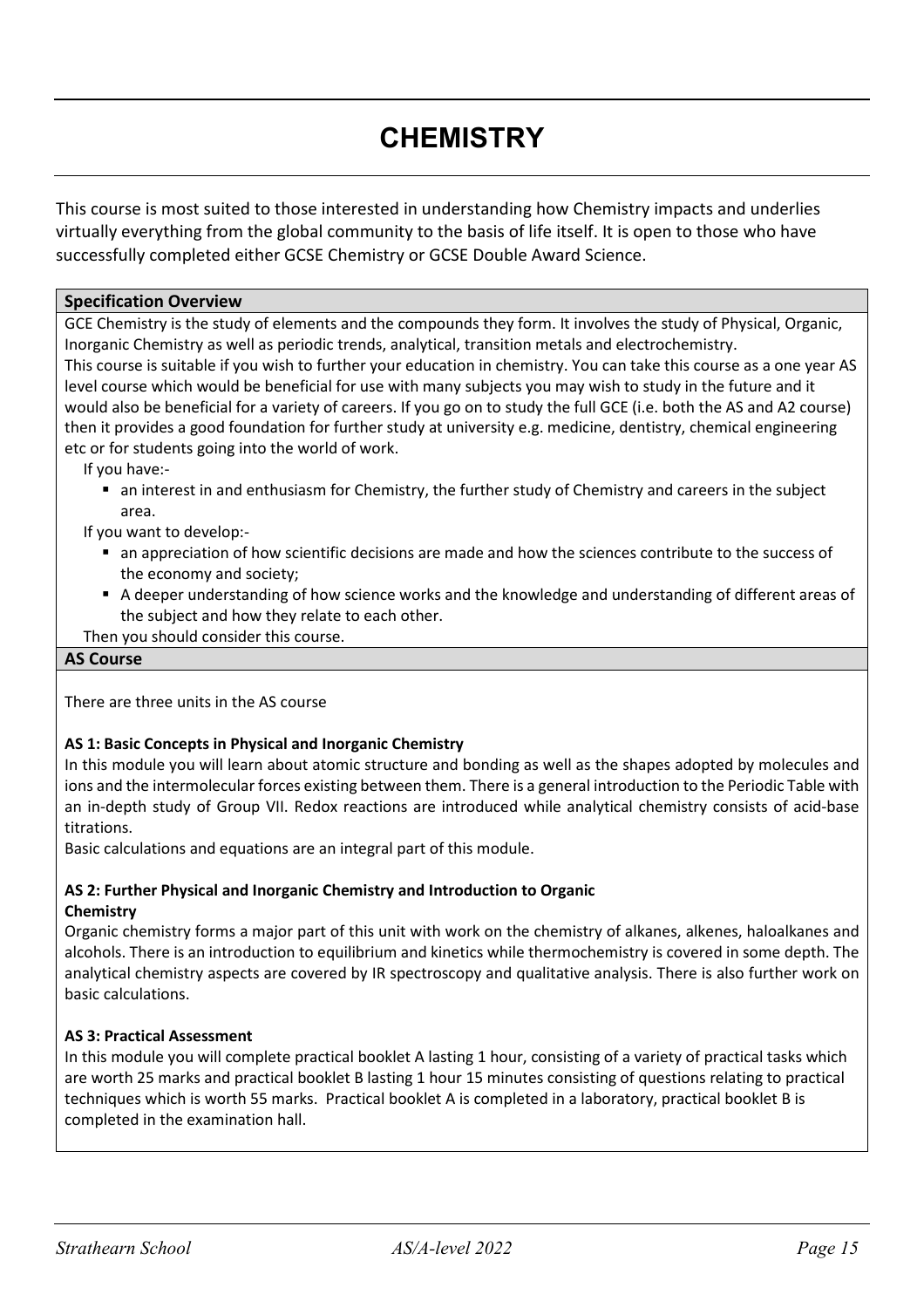# **A2 Course**

There are three units in the A2 course.

# **A2 1: Periodic Trends and Further Organic, Physical and Inorganic Chemistry**

In this module there is further development of equilibrium and kinetics you will also learn about Lattice Enthalpy and Entropy. The study of organic chemistry is continued with units on isomerism, aldehydes and ketones, carboxylic acids and esters, fats and oils. Periodic Trends and environmental chemistry complete this module.

#### **A2 2: Analytical, Transition Metals, Electrochemistry and Further Organic Chemistry**

In this module you will learn about analytical chemistry through units on mass spectrometry, spectroscopy, volumetric analysis, colorimetry and chromatography. The inorganic chemistry studied is based mainly on Transition metals with specific reference to Cr and V. Organic nitrogen compounds form the backbone of the work on organic chemistry and there is a final unit on polymer chemistry.

#### **A2 3: Practical Assessment**

In this module you will complete practical booklet A, consisting of practical tasks and practical booklet B consisting of questions relating to practical techniques. Practical booklet A is completed in a laboratory, practical booklet B is completed in the examination hall.

#### **How is the subject assessed?**

The examinations board is CCEA and the course is assessed by written examination and practical coursework. Each of units AS 1 and AS 2 are worth 40% of the AS course and 16% of A Level. The exam consists of a 1 hour 30 minute written paper containing multiple choice and structured questions.

The AS 3 Practical Assessment unit is worth 20% of the AS course and 8% of A Level. It consists of a 1 hour 15 minute practical examination (laboratory based) and a 1 hour 15 minute written paper on practical techniques (completed in the examination hall).

Each of units A2 1 and A2 2 is worth 40% of the A2 course and 24% of A Level. It consists of a 2 hour written paper containing multiple choice and structured questions.

The A2 3 Practical Assessment unit is worth 20% of the A2 course and 12% of A Level. It consists of a 1 ¼ hour practical examination (laboratory based) and a 1 ¼ hour written paper on practical techniques.

#### **Where can I get more information?**

If you would like any more information about the Chemistry A' Level course, please speak to Miss Stewart, Mrs Armstrong or Miss Griffith.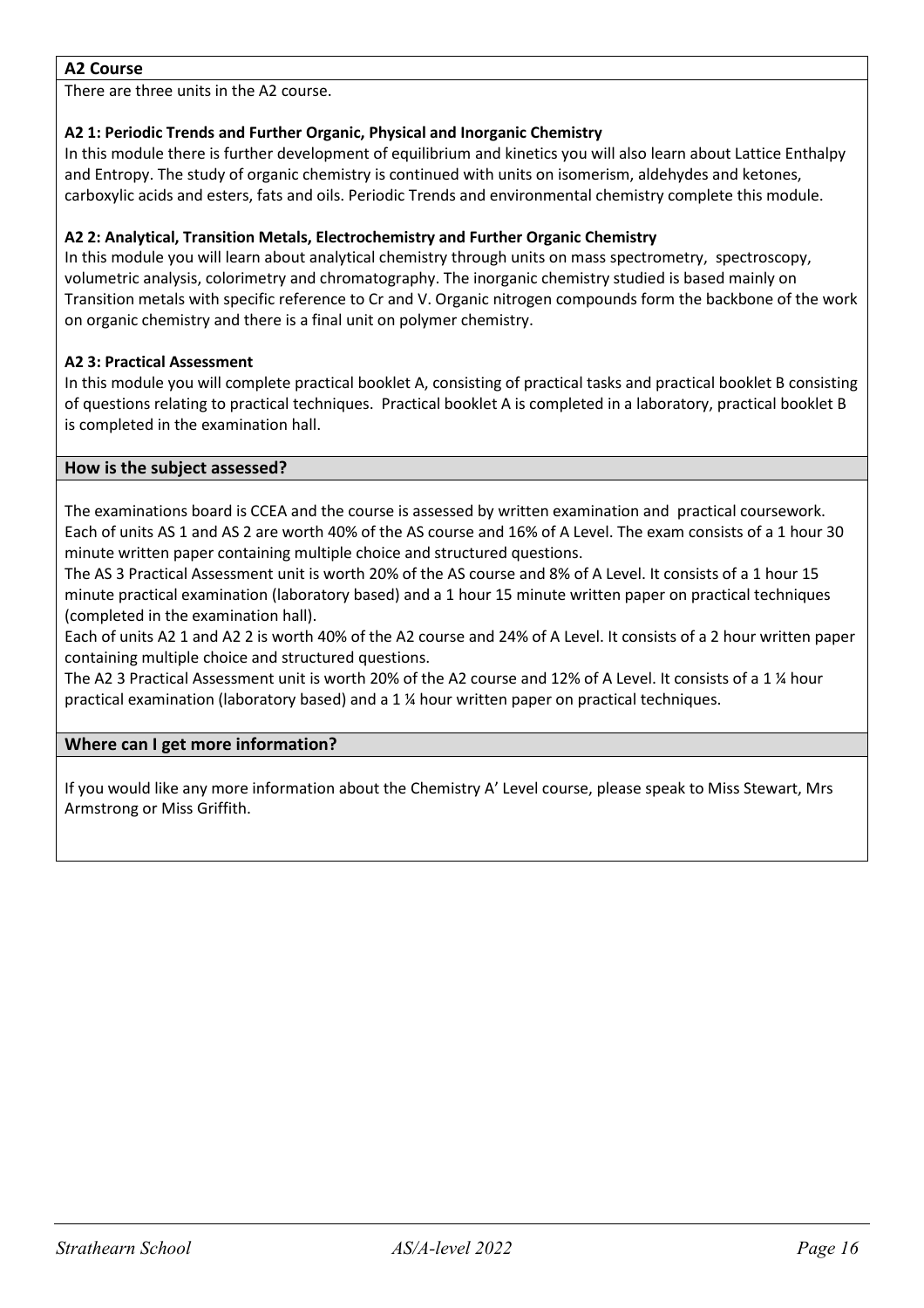# **DIGITAL TECHNOLOGY**

If you wish to learn more about the latest technological developments in the world of ICT, this is the subject for you. With the increasing dependence on ICT in every walk of life it is valuable to obtain a qualification which prepares you for the world of work and demonstrates your ability in this area. Equally, undertaking the full A level qualification gives you the opportunity to progress to higher education leading to professional IT management careers.

# **Specification Overview**

This specification encourages pupils to: -

- develop a genuine interest in digital technology
- understand the system development process through the development of an application
- appreciate the impact and consequences of the use of technology on individuals, organisations and society as a whole
- understand the social, legal and ethical implications of using digital technology
- apply their skills to work-related scenarios
- develop advanced study skills to prepare them for  $3<sup>rd</sup>$  level education

#### **AS Course**

# **AS1: Approaches to System Development** (1 hour 30 minutes examination)

50% of AS

20% of A level

In this unit, pupils develop knowledge and understanding of the various approaches to the development of complex systems, the key stages in the development process and the outputs produced at each stage.

# **AS2: Fundamentals of Digital Technology** (1 hour 30 minutes examination)

50% of AS

20% of A level

In this unit, pupils develop knowledge and understanding of the fundamentals of any system such as data representation, computer architecture, software and the user interface.

# **A2 Course**

**A2 1: Information Systems** (2 hours 30 minutes examination)

40% of A level

In this unit, pupils build on the material learned in AS2 to extend their knowledge and understanding of information systems.

# **A2 2: Internal Assessment**

#### 20% of A level

In this unit pupils have the opportunity to become involved in a real-world situation where they can apply their skills, knowledge and understanding of digital technology to solve a problem for a specified client. Pupils have approximately 60 hours to compile a portfolio showing evidence of the analysis, design, development, testing and evaluation of their application.

# **More information is available from:**

Mrs R Armstrong (rarmstrong779@c2kni.net)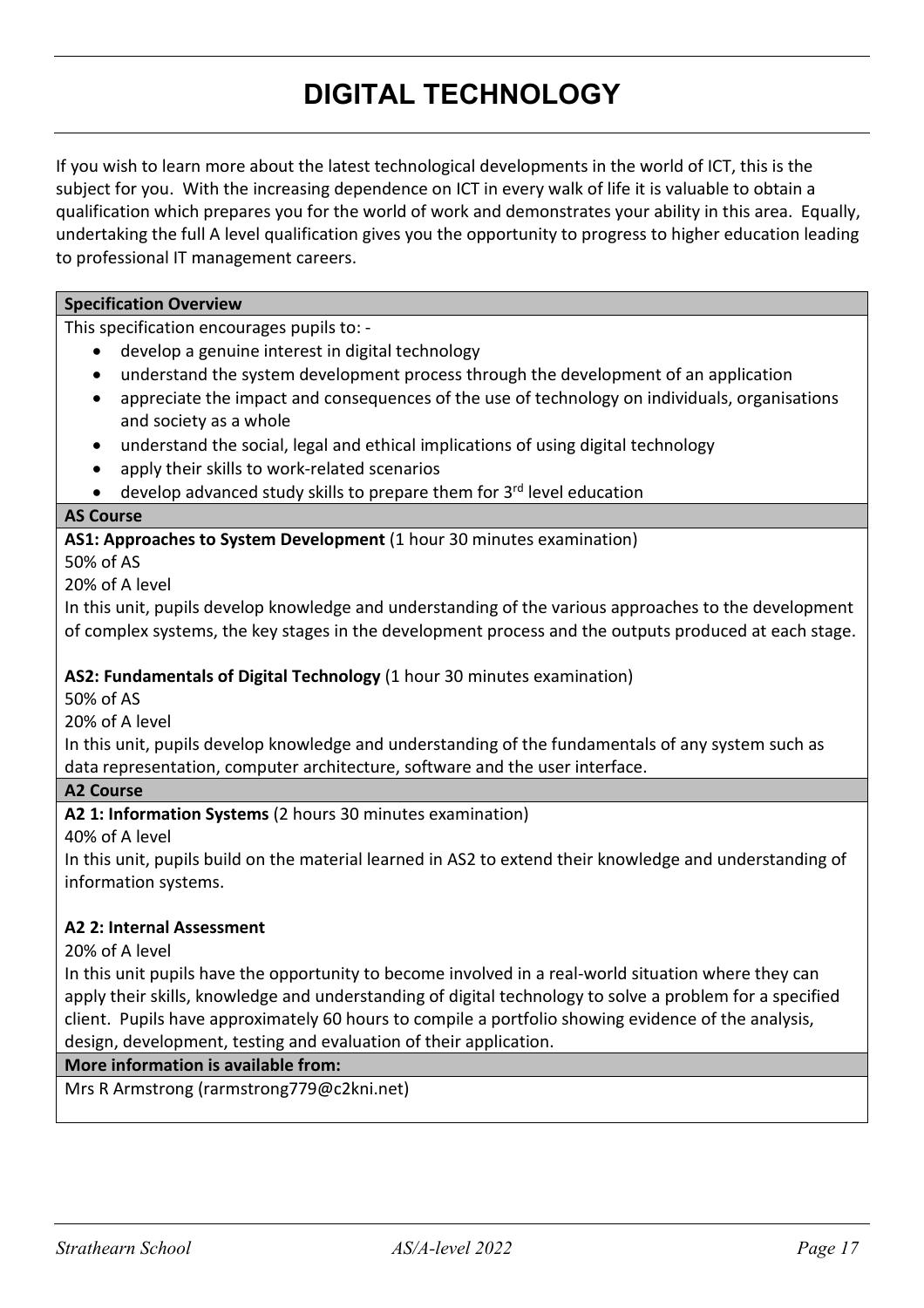# **DRAMA & THEATRE STUDIES**

# **EDEXCEL DRAMA & THEATRE STUDIES A-LEVEL**

#### **Specification Overview**

Drama and Theatre Studies is a practical, intellectual and artistic subject and is designed to provide a balance across a range of learning activities. This subject combines the activities of exploring plays, creating theatre, the performing of plays, the analysis of live theatre and the critical evaluation of these elements. Students completing the course successfully will have a thorough understanding of drama and theatre, highly toned analytical and creative skills and an ability to communicate effectively with others. It is open to any student with an interest in Drama, Theatre and the Creative Arts.

We offer regular theatre trips locally and a trip to London to expose our students to carefully selected productions (subject to availability and easing of wider restrictions).

The course is 60% practical work carried out over two years and 40% final examination in the summer of Upper Sixth.

**A LEVEL COURSE – Please note that this subject is a two year, linear course with no AS level or subsequent AS grade or examination.** 

- Component 1 Devising Pupils prepare their own piece based on a practitioner and a key extract from a published play. They complete a 3000-word portfolio based on the process.
- Component 2 Text in Performance Pupils perform a scripted group piece and a monologue/ duologue to an external examiner.
- Component 3 Theatre makers in Practice Pupils complete an examination based on: A) A live theatre review, B) 'Machinal' By S. Treadwell and C) 'Lysistrata' by Aristophanes.

#### **How is the subject assessed?**

Component 1: Coursework – internally assessed. 40% of qualification. Lower Sixth.

Component 2: Coursework – externally assessed. 20% of qualification. Upper Sixth.

Component 3: Examination – externally assessed. 40% of qualification. Throughout course.

#### **Where can I get more information?**

Mrs Ingram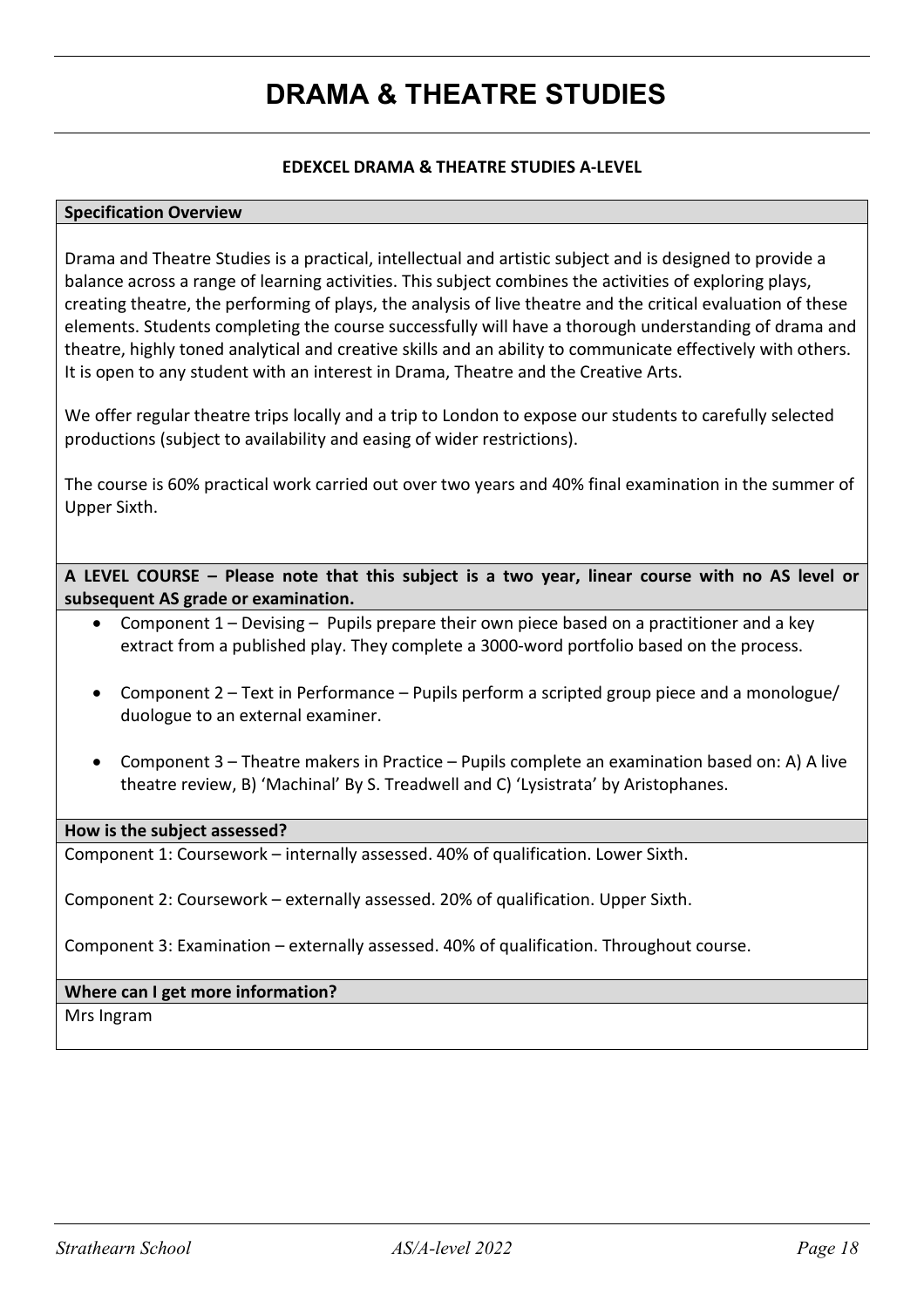# **ENGLISH LITERATURE**

# **Specification Overview**

English Literature in all its forms asks us to consider what it means to be human: to think about life, death, happiness, sadness, how we live and how we create meaning. It invites us to consider characters like ourselves but also people whose views and behaviour might be very different.

As an A Level, English Literature is regarded as a 'facilitating' subject: it provides you with the opportunity to display your ability to cope with complex, demanding material; it allows you to develop powers of analysis; and it tests whether you can think independently. It is certainly a demanding A Level but it is one which we consider very rewarding.

In this subject you will study poetry, plays and novels. We'll be interested in how stories are constructed and how writers present their themes and ideas. We'll be looking at how literary texts have been shaped by contexts in which they were written. You will use all the skills that you have developed in GCSE English Literature. You'll be expected to have ideas and opinions: this subject is delivered mainly through class discussion.

# **AS Course**

# **AS Course**

# **AS 1: The Study of Poetry 1900–Present and Drama 1900–Present**

You will study Ted Hughes and Sylvia Plath, and *A Streetcar Named Desire* by Tennessee Williams.

# **AS 2: The Study of Prose Pre 1900**

You will study *Frankenstein* by Mary Shelley.

# **A2 Course**

# **A21: The Study of Shakespeare**

You will study *Othello*.

# **A2 2: The Study of Poetry Pre 1900 and Unseen Poetry**

You will study Emily Dickinson and you will study a range of poems in preparation for the unseen poetry essay.

# **A2 3: Internal Assessment**

Internal assessment. Students complete a 2500-word essay. In this essay you will compare and contrast two novels, one of which must have been written in the twenty-first century. You will have the freedom to choose your own novels, focus and question.

| How is the subject assessed?          |                            |  |  |
|---------------------------------------|----------------------------|--|--|
| AS1: 2 hour exam                      | 60% of AS (24% of A Level) |  |  |
| AS2: 1 hour exam                      | 40% of AS (16% of A Level) |  |  |
| A21: 1 hour exam                      | 20% of A Level             |  |  |
| A22: 1 hour 30 min exam               | 20% of A Level             |  |  |
| A23: Internal assessment              | 20% of A Level             |  |  |
| Where can I get more information?     |                            |  |  |
| Any members of the English Department |                            |  |  |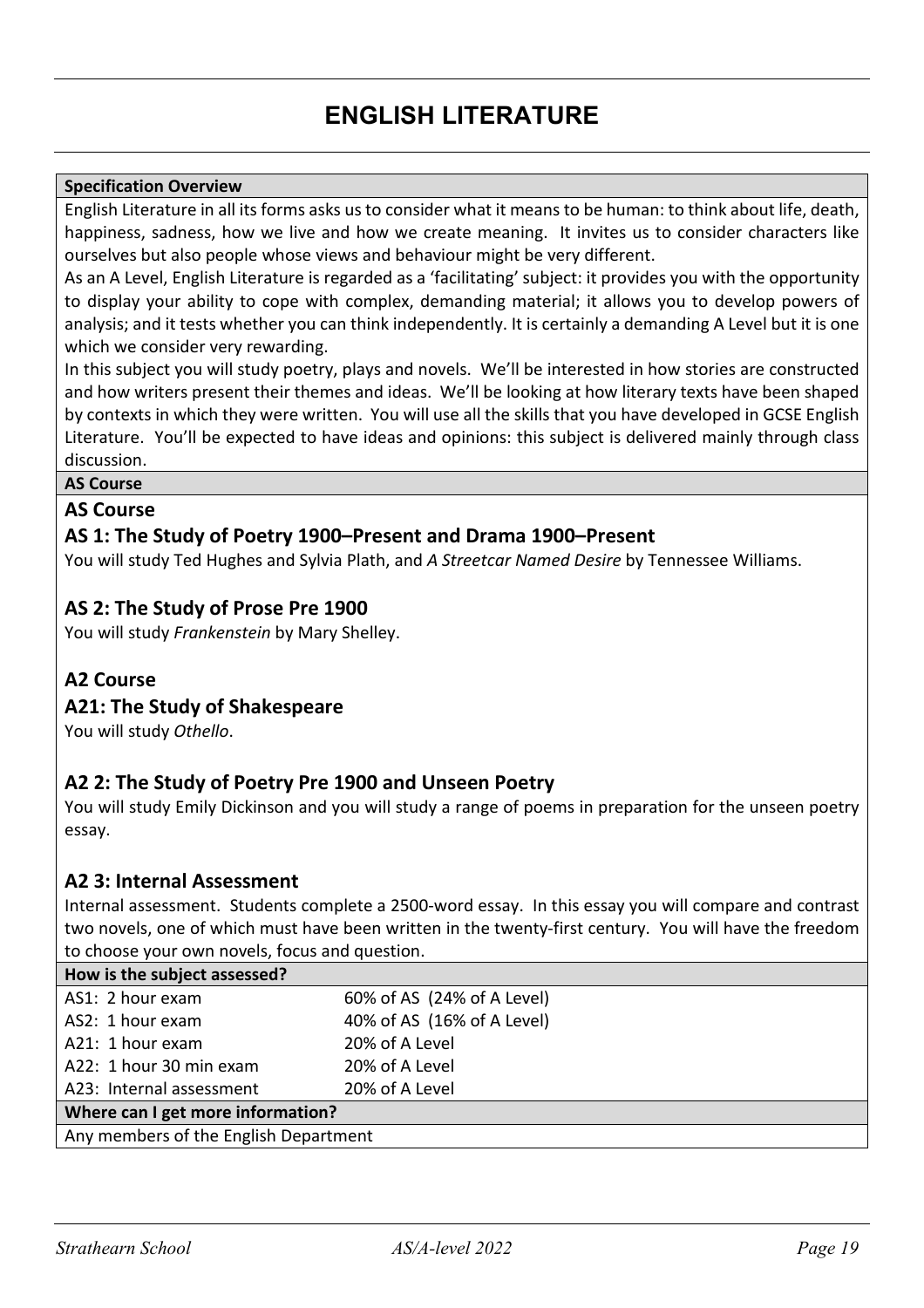# **GEOGRAPHY**

The Geography Department of Strathearn School is dedicated to every student and our motto is........

*"Inspiring the next generation to understand and engage with the world around them."* At A-Level, it is our goal to strive for academic excellence and prepare the world's decision makers of tomorrow with the knowledge and skills that will enable them to contribute positively and sustainably in our changing world.

# **Specification Overview**

A-Level Geography (CCEA) encourages students to explore the world around them and how people interact with it. Geography is the study of the earth: its landscapes, people, places and environments. It encompasses both its physical features and its political and cultural characteristics.

This specification aims to encourage students to:

- $\rightarrow$  develop a lifelong interest in Geography;
- $\rightarrow$  draw together different areas of knowledge, skills and understanding;
- $\rightarrow$  develop higher order thinking skills, for example independent learning, creative thinking and problem-solving, where appropriate;
- $\rightarrow$  apply their knowledge and skills to real world situations;
- $\rightarrow$  work with others in groups;
- $\rightarrow$  carry out research and present their findings in different formats;
- $\rightarrow$  develop advanced study skills that help them prepare for third level education;
- $\rightarrow$  provide extended responses and evidence of quality of written communication; and
- $\rightarrow$  demonstrate through challenging external assessments, that they understand and can apply key concepts.

# **AS Course (40% of the A Level)**

In the AS units, students have the opportunity to study fundamental aspects of both physical and human geography through three core modules. Pupils can normally expect to be taught by two specialist teachers.

# **AS 1: Physical Geography**

In AS 1, students investigate human interaction in fluvial environments, human impact on ecosystems and weather and climate, including global weather issues such as El Niño and hurricanes. This will involve studying a range of local and global case studies.

# **AS 2: Human Geography**

In AS 2, they study aspects of natural population change including the need for fertility policies, planning in rural areas and the challenges posed in urban areas both in MEDCs and LEDCs. Again, local and global case studies will be integrated into all topics.

# **AS 3: Fieldwork Skills and Techniques in Geography**

In this unit students become actively involved in first-hand collecting of geographical data through fieldwork which normally involves a residential based activity at Magilligan Field Centre. Students identify geographical questions and issues, select appropriate sources and methods and establish effective approaches to inquiry in their geographical studies.

There are opportunities for students to use a range of technologies, including GIS.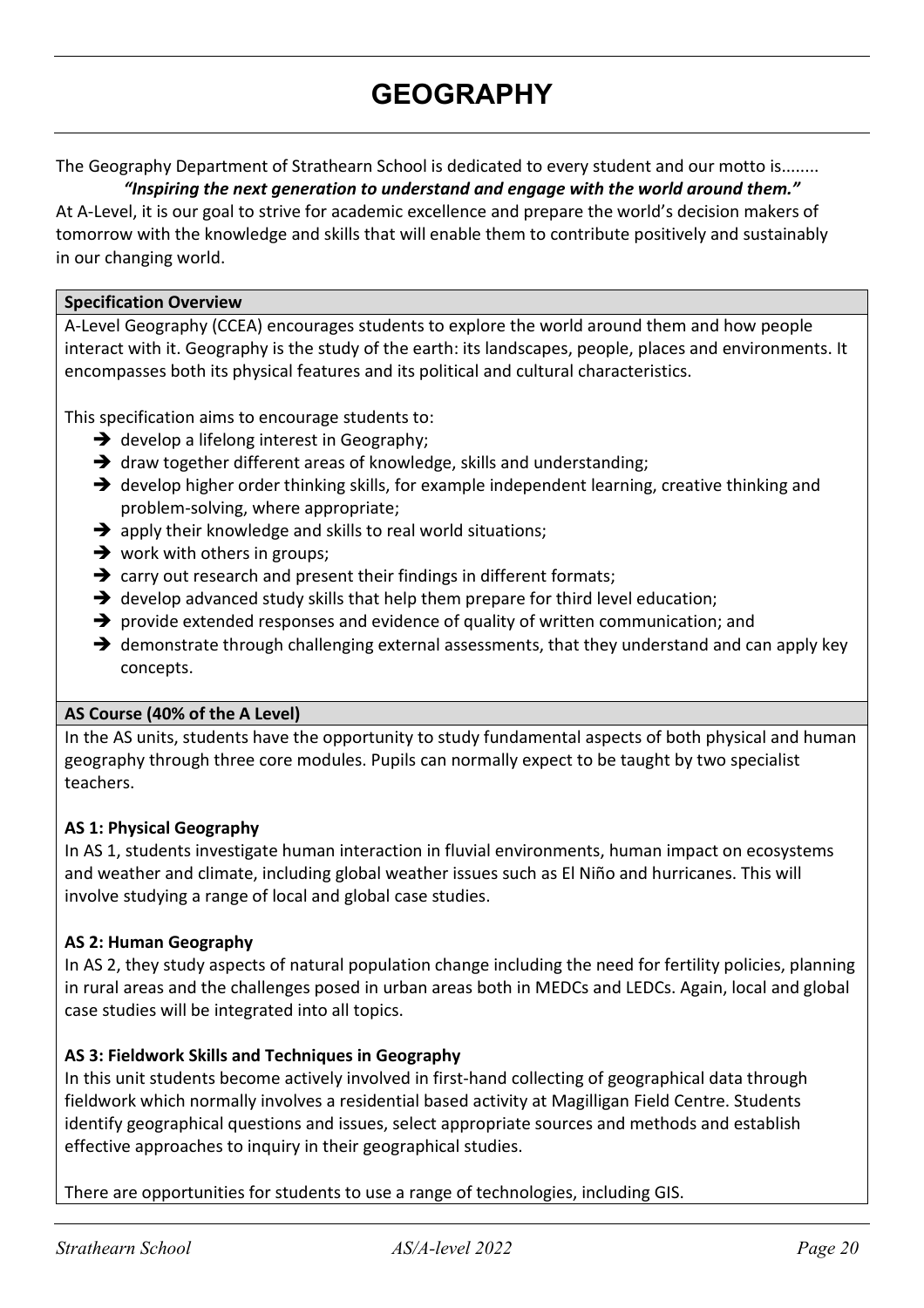# **A2 Course**

Students who continue to A2 will study three more modules and will normally be taught by two specialist Geography teachers.

# **A2 1: Physical Processes, Landforms and Management**

Students will explore key themes, including the processes responsible for and challenges posed by earthquakes and volcanoes, the processes shaping our coastline, global climate change and the need for sustainable planning policies to manage global climate change. They will study two options from four available. We will choose from:

 **Option A: Plate Tectonics: Theory and Outcomes Option B: Tropical Ecosystems: Nature and Sustainability Option C: Dynamic Coastal Environments Option D: Climate Change: Past and Present**

# **A2 2: Processes and Issues in Human Geography**

In A2 2, students have the opportunity to study contemporary themes such as cultural geography and the need for sustainability in both settlements and tourism. They will study two options from four available. We will choose from:

 **Option A: Cultural Geography Option B: Planning for Sustainable Settlements Option C: Ethnic Diversity Option D: Tourism**

# **A2 3: Decision Making in Geography**

In A2 3, students investigate real-life issues in a decision-making exercise. This takes the form of a case study whereby students analyse a range of resources, use particular skills and techniques and evaluate the results of analysis. Students are asked to take on a particular role and examine conflicting views.

# **How is the subject assessed?**

All CCEA AS modules are examined at the end of the academic year in which they are taught. External written examinations as follows:

AS  $1 - 1$  hour 15 minutes (40% of AS, 16% of A-Level)

AS 2 – 1 hour 15 minutes (40% of AS, 16% of A-Level)

AS  $3 - 1$  hour (20% of AS, 8% of A-Level)

The CCEA A2 modules are examined at the end of the academic year in which they are taught. Details of the external written examinations are as follows:

A2  $1 - 1$  hour 30 minutes (24% of A-Level)

A2  $2 - 1$  hour 30 minutes (24% of A-Level)

A2 3 – 1 hour 30 minutes (12% of A-Level)

*Note – there is no coursework / controlled assessment element at A-Level. Module AS 3 assesses fieldwork skills but through the final examination process.* 

**Where can I get more information?**

For further information, contact Mr Stevenson (Head of Geography).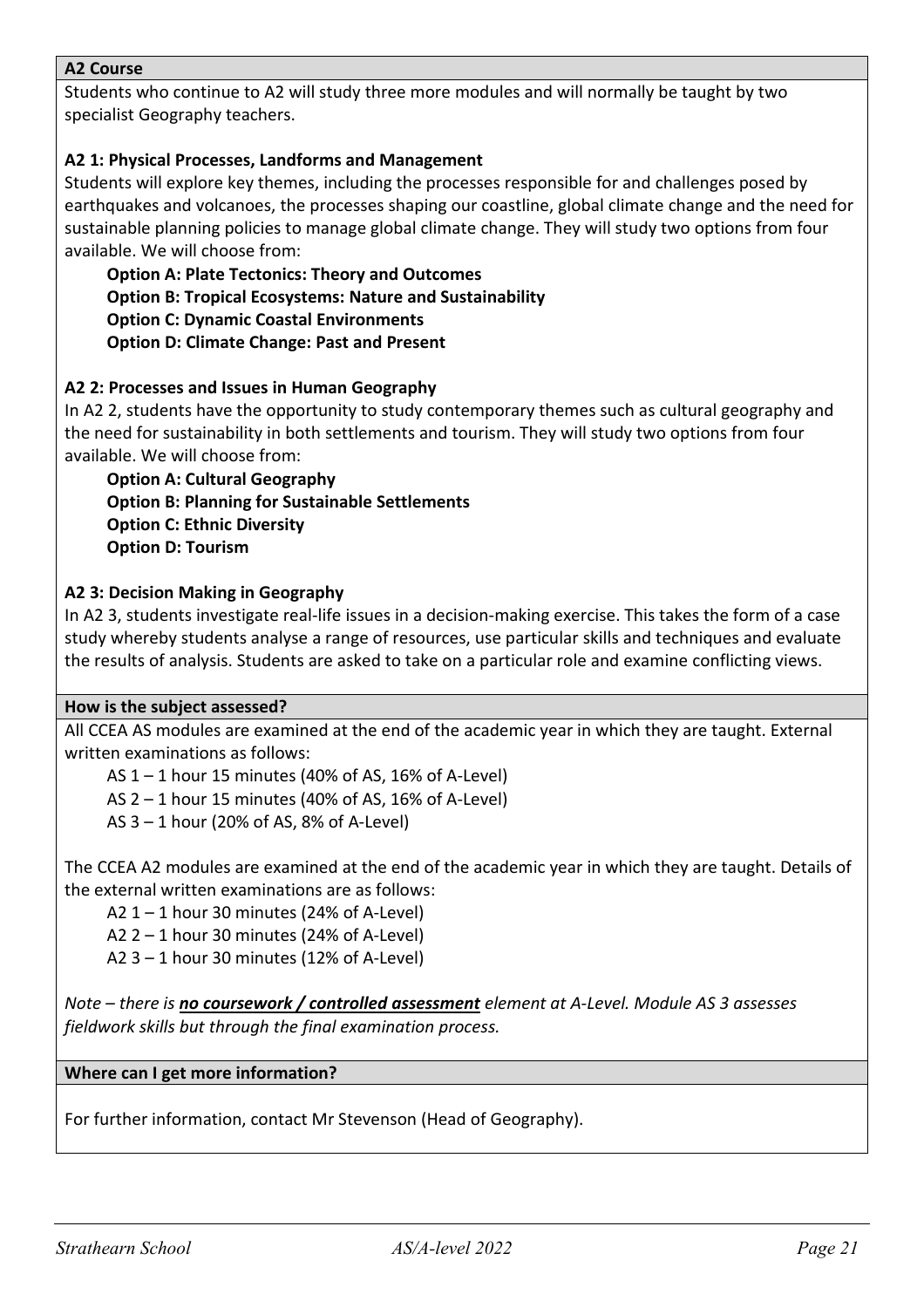# **GOVERNMENT AND POLITICS**

*Please note that a decision on whether this subject will be offered will be taken based on the viability of pupil numbers. If offered, it may be run in-house, or in collaboration with a local partner institution.*

#### **Specification Overview**

The study of Government & Politics helps students to develop knowledge and understanding of the role politics plays in relation to current local, national, and global issues, as well as studying key thinkers and political ideas. This subject will teach you not only about issues that will affect every part of your everyday life, empowering you to understand the world around you, but will also allow you to learn a number of valuable skills such as communication, analysis and essay writing. This subject will interest you if you enjoy listening to and challenging the views of others in an analytical and informed manner, and you enjoy keeping up to date with current affairs. There are various co-curricular opportunities on offer such as trips, speakers and Youth Parliament, and the subject lends itself naturally to careers in journalism, law, education, the public sector and business.

#### **AS Course**

# **AS 1: The Government and Politics of Northern Ireland**

Students will explore the foundations of the Northern Ireland Assembly, including the provisions of the Good Friday Agreement. They will examine the roles and effectiveness of the Assembly and Executive, as well as the main political parties in Northern Ireland.

#### **AS 2: The British Political Process**

Students will evaluate the effectiveness of the Westminster Parliament in performing its main roles of legislation, scrutiny and representation. They will also examine the increasing power of the Prime Minister and the role of pressure groups in influencing the government.

#### **A2 Course**

# **A2 1: Option A – A Comparative Study of the USA and UK**

This unit focuses on how the USA is governed and how this compares to the British political system, with specific reference to the legislative and executive branches. In studying this option, students should draw on the knowledge and understanding that they have acquired in Unit AS 2: The British Political Process.

# **A2 2: Option B – Political Ideas**

This includes the ideologies of Liberalism, Conservatism and Socialism. This will include analysis of the core texts; Mill's 'On Liberty', Burke's 'Reflections on the Revolution in France' and Marx and Engels' 'Communist Manifesto'.

#### **How is the subject assessed?**

The examining board for this course of study is CCEA. At the end of each year of study (AS and A2) students will sit two written examinations (one on each of the units).

# **Where can I get more information?**

For further information, please speak to Miss Carson (HOD) in L9.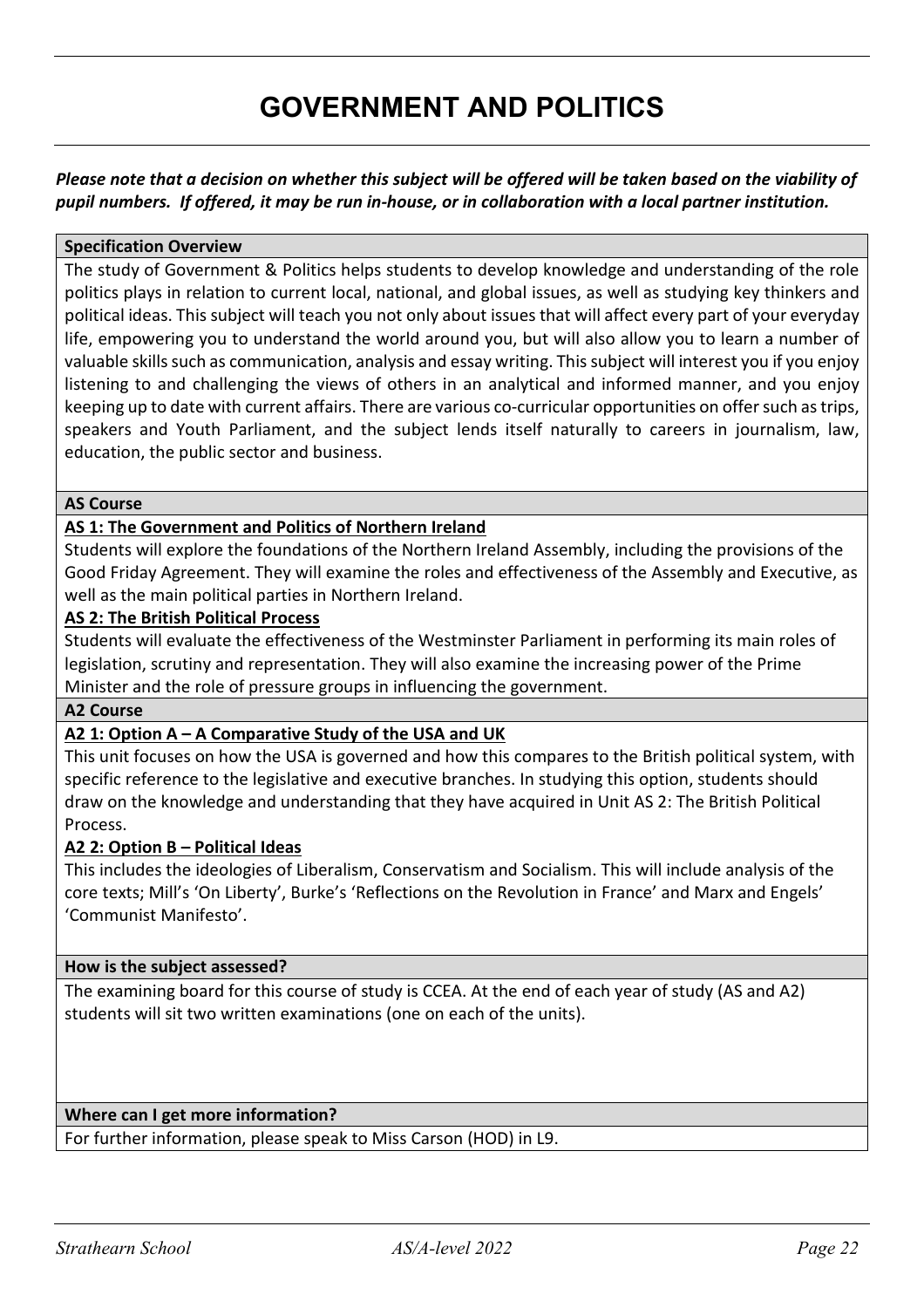# **HEALTH & SOCIAL CARE**

# **Specification Overview**

#### **Advanced GCE (Single Award) in Health and Social Care**

This specification aims to encourage students to:

 $\Box$  develop their interest in health, social care and early years;

 $\Box$  draw together different areas of knowledge, skills and understanding;

 $\Box$  develop higher order thinking skills, creative thinking and problem-solving, where appropriate;

 $\Box$  apply their skills to work-related scenarios;

 $\Box$  work with others in groups;

 $\Box$  carry out research and present their findings in different formats;

 $\Box$  develop advanced study skills that help them prepare for third level education;

 $\Box$  develop knowledge and understanding relevant to degrees in nursing, allied

health professions, social sciences, social policy, social work and early years;

 $\Box$  develop skills, aptitudes and values for employment in the health, social care and early years sectors;

 $\square$  provide extended responses and evidence of quality of written communication; and

 $\Box$  demonstrate through internal and external assessments that they understand and can apply key concepts.

# **Please note that students will be required to set up a placement in a health, social care or early years setting. This is the responsibility of the student herself and must sit separately from any other volunteering opportunity undertaken through Strathearn School.**

**AS Course**

# **Unit AS 1: Promoting Quality Care**

In this unit, students explore values of care. By investigating practices in a selected health, social care or early years setting, students learn how care workers apply the values on a daily basis. Students learn how legislation impacts on health, social care and early years settings. They evaluate the effectiveness of policies in promoting quality care. Students research one example of poor practice and its effects on the well-being of service users, potential service users, the staff responsible, families and care workers or the organisation. Students must take care to maintain confidentiality. **This unit is internally assessed.**

# **Unit AS 2: Communication in Health, Social Care and Early Years Settings**

In this unit, students explore communication skills and techniques used in a health, social care or early years setting and develop their communication skills. Students gain an understanding of how important effective communication skills are in developing good relationships and promoting quality care. Students complete a report on the communication skills they observe in a health, social care or early years setting. They also evaluate their own communication skills by carrying out an interaction. This interaction must take place in the setting. **This unit is internally assessed.**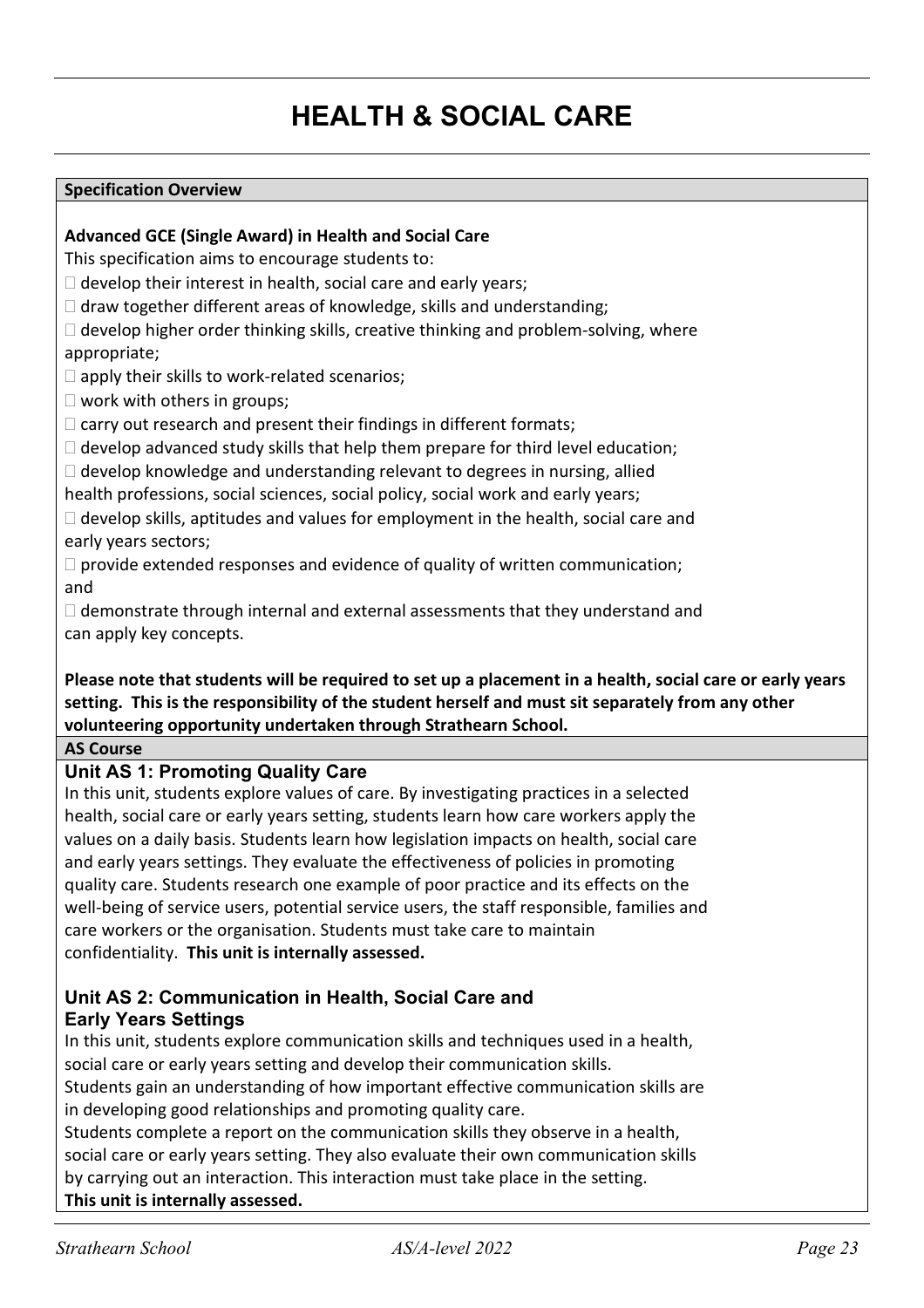# **Unit AS 3: Health and Well-Being**

In this unit, students learn about key concepts of health and well-being, the range of service users' needs and the impact of health and ill health on individuals. They investigate a range of factors that affect health and well-being. Students examine health promotion approaches and investigate a campaign. They consider the roles of a range of organisations responsible for health and well-being. Students recognise the impact of discrimination on health and well-being and the importance of anti-discriminatory practice in health, social care and early years settings. **Assessment for this unit consists of a two hour written examination that requires both short and extended responses.**

**A2 Course**

**Details of the units to be completed at A2 will be confirmed by the provider. Students must complete A2 3, in addition to two of the remaining units listed below:**

Unit A2 1: Applied Research **Optional** Unit A2 2: Body Systems and Physiological Disorders Optional **Unit A2 3: Providing Services Compulsory** 

Unit A2 4: Health Promotion **Optional** Unit A2 5: Supporting the Family Changes of Capital Changes Continued At a Changes Optional

# **How is the subject assessed?**

AS Unit 1 – Internal Assessment – 25% of AS – 10% of A Level AS Unit 2 – Internal Assessment – 25% of AS - 10% of A Level AS Unit 3 – External written examination – 50% of AS – 20 % of A Level

A2 Unit 3 – External written examination – 30% of A Level Two from Units A2 2, 3 4 or 5 – Internal Assessment - 15% each (30% of A Level)

# **Where can I get more information?**

Visit [www.ccea.org.uk](http://www.ccea.org.uk/) or speak to Mrs Blayney/Mrs Michael.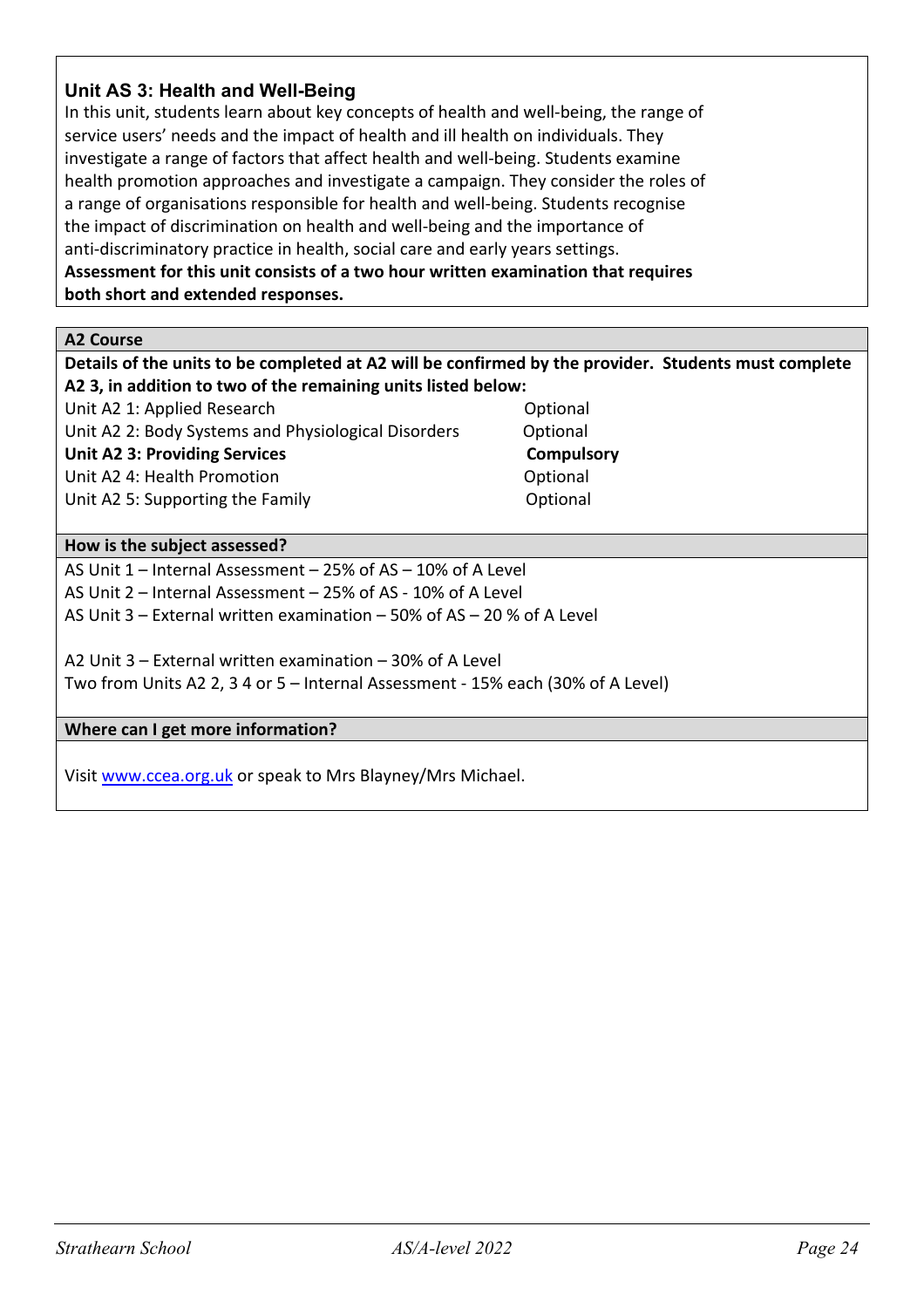# **HISTORY**

At A Level, students will, through the study of British, Irish, European and World history:

- develop their interest in and enthusiasm for history;
- understand its value and significance for today's society;
- build on their understanding of the past;
- improve as effective and independent learners.

A range of skills targeted include:

- the ability to ask relevant and significant questions about the past;
- to carry out research and evaluate conclusions;
- argue a case and reach substantiated judgements;
- to organise and communicate historical understanding in an efficient and convincing way.

#### **Specification Overview**

The subject content is delivered in four units - two for AS qualification and two for A2. Students should complete the four units for the full A Level.

The AS course provides an opportunity to broaden students' learning and encourages them to become reflective thinkers who have the ability to understand historical events from different perspectives. A2 students will extend their learning by evaluating evidence in greater depth and range. They will also have the opportunity to broaden their understanding of the A22 specification by partaking in a co-curricular trip to Dublin.

# **AS Course**

# **AS 1: Historical Investigations and Interpretations**

**OPTION 5: GERMANY 1919-1945**

**1. The Weimar Republic 1919-1929;**

**2. The decline of the Weimar Republic 1929-1933 and the rise of the Nazis;**

**3. Developments in Nazi Germany 1933-1939;**

**4. The impact of the war on Nazi Germany and the occupied territories in Eastern Europe 1939-1945.**

The initial focus of this module is on the Weimar Republic from 1919 to 1933, including an analysis of the factors involved in the decline of the Weimar Republic and the rise of Hitler and the Nazi Party from 1929 to 1933. Students examine the political, economic and social developments during the Third Reich until 1939. The consequences of the Second World War are explored in relation to both Nazi Germany and the occupied territories in Eastern Europe by 1945.

# **AS 2: Conflict and Change in Europe**

**OPTION 6: Italy's Quest for Great Power Status, 1871-1943:**

**1. Italy's Quest for Great Power Status, 1871-1914;**

**2. The First World War and Peace Settlement, 1914-19;**

**3. The Rise and Consolidation of Fascism, 1919-26.**

**4. Mussolini's Foreign Policy, 1922-43**

In this option, students focus on Italy's relations with the wider world during a turbulent period in its history. They analyse how, between 1871 and 1922, a succession of Liberal governments used foreign policy to bolster Italy's claim to Great Power status and create a sense of shared identity for Italians. Students explore how the failure of this strategy helps to explain the rise of Mussolini after 1922. They also investigate how Mussolini's bolder, more radical approach helped to create a sense of shared identity but ended in catastrophe and his removal from power in 1943.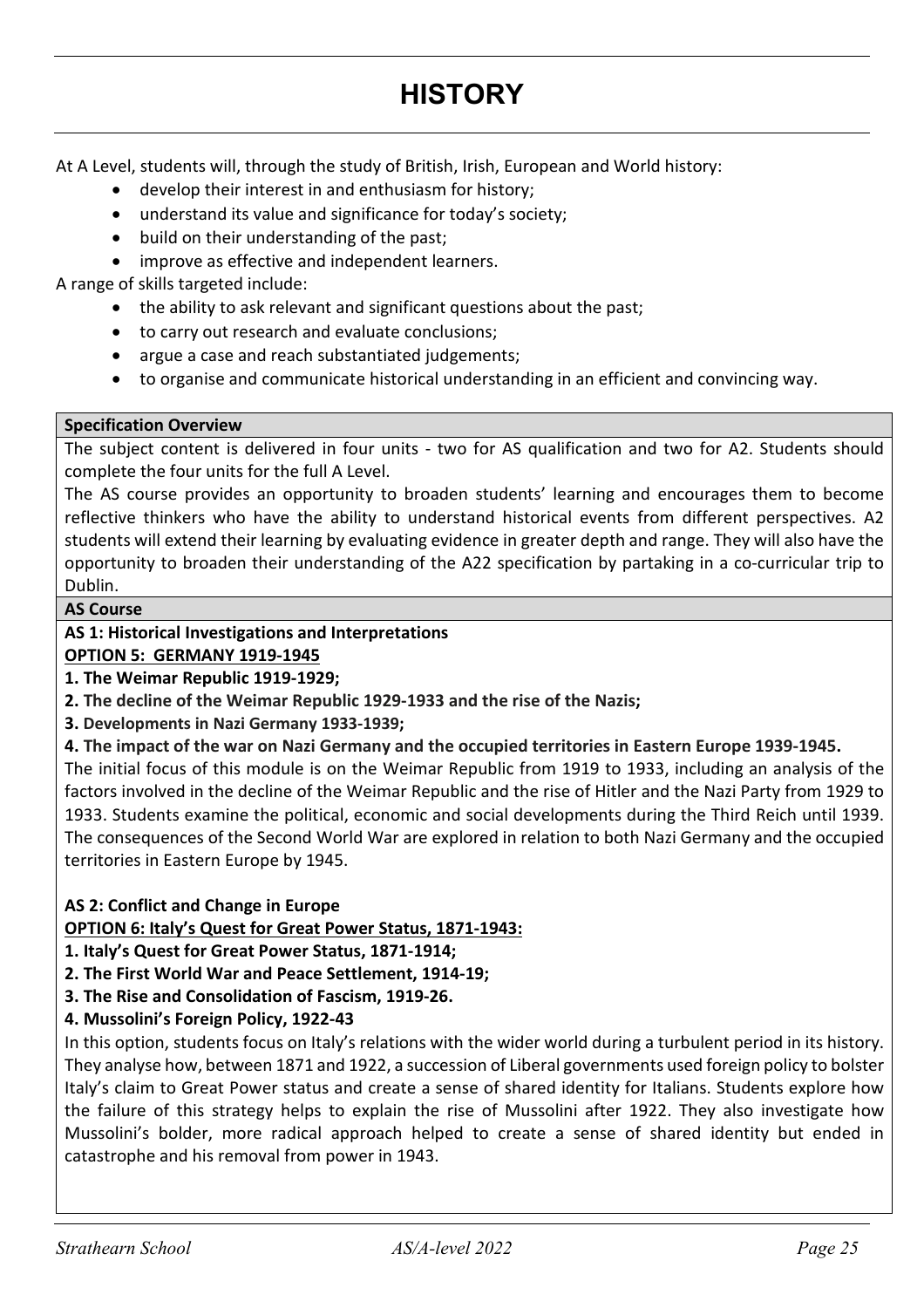# **A2 Course**

**A2 1: Change Over Time**

**OPTION 4: The American Presidency 1901-2000**

**1. An emerging international presence: Roosevelt and Wilson, 1901–20;**

**2. The passive presidents: Harding, Coolidge and Hoover, 1921–32;**

**3. The New Deal: FDR, the Great Depression and World War II, 1933–45;**

**4. The 'Imperial Presidency': Truman, Eisenhower and Kennedy, 1945–63;** 

**5. The limits of presidential power: Johnson and Nixon, 1963–73;**

**6. Watergate: the presidency weakened – Nixon, Ford and Carter, 1972–80;** 

**7. 'Morning in America': recovery under Reagan, Bush and Clinton, 1981–2000.**

Through the study of this unit students explore the changing nature of the American presidency between 1901 and 2000, including how external events played a significant impact on various presidencies.

**A2 2: Historical Investigations and Interpretations**

# **OPTION 4: Partition of Ireland 1900-1925**

**1. The crisis over the Third Home Rule Bill: 1900-1914;**

**2. Political developments: 1914-1918;**

**3. Political developments: 1919-23;**

# **4. Northern Ireland: 1921-25.**

In this option, students focus on how Ireland was partitioned in the early years of the twentieth century. Students analyse the key developments in unionism and nationalism in Ireland and the role of British governments and political parties in this period.

# **How is the subject assessed?**

*CCEA*

**AS1**: 1 hour 30 minutes external examination paper. Use of source material and contextual knowledge. 50% of AS [20% of A Level].

**AS2**: 1 hour 30 minutes external examination paper. Choice of questions for brief and extended writing tasks. 50% of AS [20% of A Level].

**A2 1**: 1 hour external examination paper. 1 essay question [ 20% of A Level].

**A2 2**: 2 hour 30 minutes external examination paper. 3 questions which include the analysis of sources and one essay question. [40% of A Level].

# **Where can I get more information?**

Further information can be found at:

<https://successatschool.org/advicedetails/210/Why-Study-History%3F>

<http://www.ccea.org.uk/history/>

<http://www.thecompleteuniversityguide.co.uk/courses/history/7-reasons-to-study-history/> <http://strathearn.org.uk/studying/history.php>

Or speak to Miss Carson (HOD) in L9.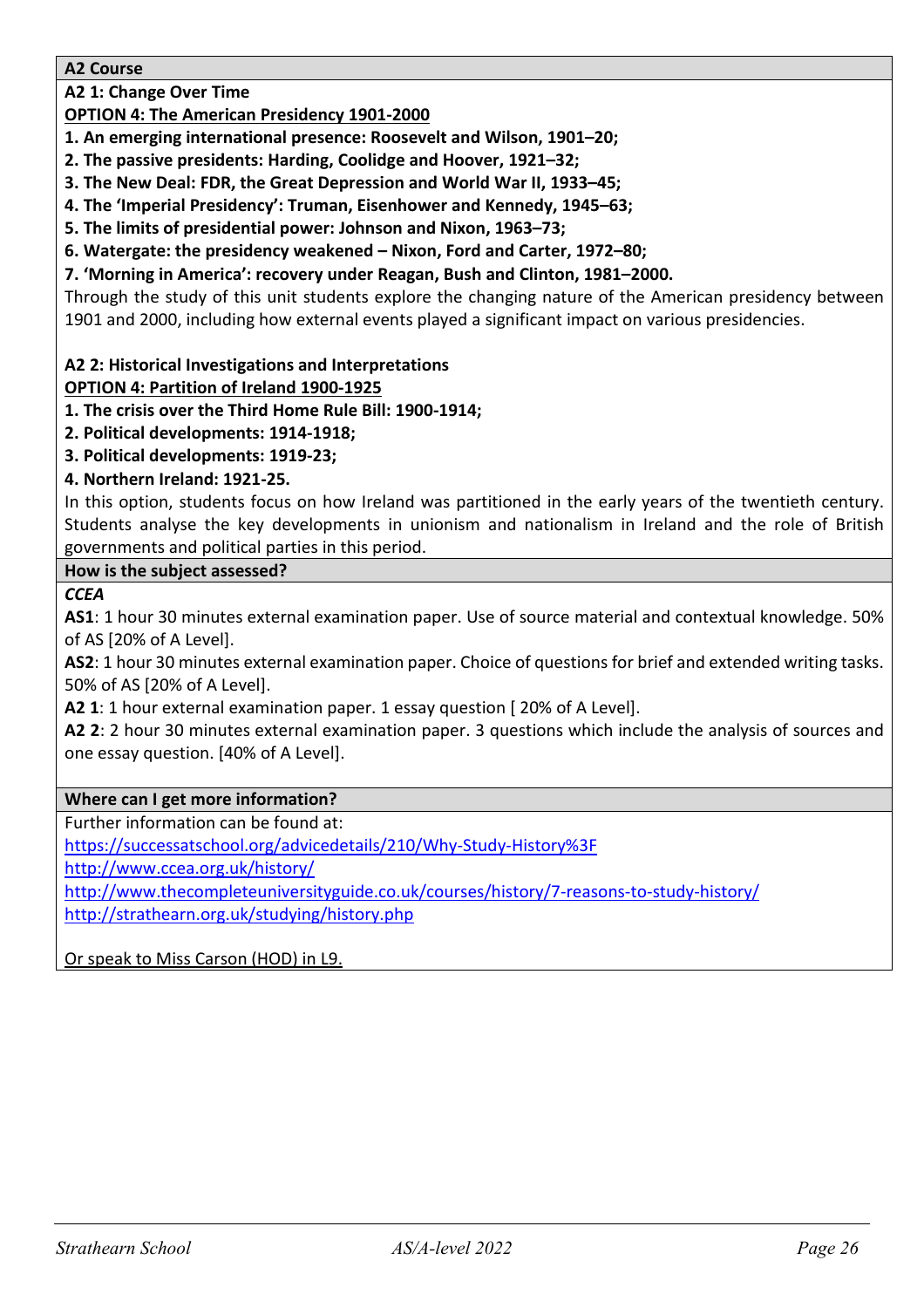# **MATHEMATICS**

The programme of study for GCE Mathematics builds on work completed in Form 5 **Further** Maths GCSE. Only pupils who have studied GCSE Further Mathematics are suited to this course. Occasionally pupils who have achieved an A grade in GCSE Mathematics via M4/M8 with very strong Algebra skills may also wish to consider this as an option. **You must make an appointment to speak to your Maths teacher if you are considering A level Maths without having completed GCSE Further Maths. Also note neither M3/M7 nor M4/M7 are suitable foundations for A level study.**

This programme provides an excellent foundation for further study of many degrees with mathematical content. It is a varied and interesting course for those pupils who love Maths and who enjoy challenge!

#### **AS Course ( Revised Specification)**

**Pure 1**: has a strong emphasis on Algebra skills. Topics include indices, surds, quadratic functions and their graphs, solution of quadratic equations and inequations, polynomials, the Factor and Remainder theorems, curve sketching, graph transformations, co-ordinate geometry and the straight line, and the calculus topic of differentiation and its application to gradients, tangents, normals, maxima and minima, co-ordinate geometry and the circle, sequences including arithmetic and geometric series, trigonometry including sine and cosine rules, radian measure, simple trig identities and trig equations, the laws of logarithms and log equations, the calculus topic of integration and its application to area under a curve and vectors

**Mechanics A:** topics are kinematics – displacement, velocity and acceleration, s-t and v-t graphs, equations of uniform motion, forces, friction, Newton's Laws

**Statistics B:** Sampling, Critiquing sampling methods, Locations and dispersion of data, Probability and Relative Frequency, Probability Functions, Discrete and continuous probability distributions, Uniform, Normal and Poisson Distributions

# **A2 Course (Revised Specification)**

**Pure 1**: Algebra fractions and algebraic division, partial fractions, the modulus function, combinations of graph transformations, parametric equations of curves, binomial series, further trig functions, their graphs and identities, the functions e*x* and ln*x*, exponential growth and decay, further differentiation of trig functions and e*x* and ln*x*, product and quotient rules, the chain rule, further integration, approximate solution of equations, further trig graphs, double angle formulae, parametric and implicit differentiation, differential equations, integration - using substitution, parts or partial fractions - , volume of revolution, vector theory.

**Mechanics A:** Variable acceleration in a straight line, projectiles, moments, impulse and momentum **Statistics B:** Probability including conditional probability and Venn diagrams, Statistical distribution and Statistical Hypothesis testing

#### **What exams will I take?**

Strathearn follow CCEA: AS Pure (1 hour 45mins); AS Mech and Stats (1 hour 15 mins); A2 Pure (2hours 30 mins); A2 Mech and Stats (1 hour 30 mins)

# **Where can I get more information?**

- Maths teacher
- **CCEA** website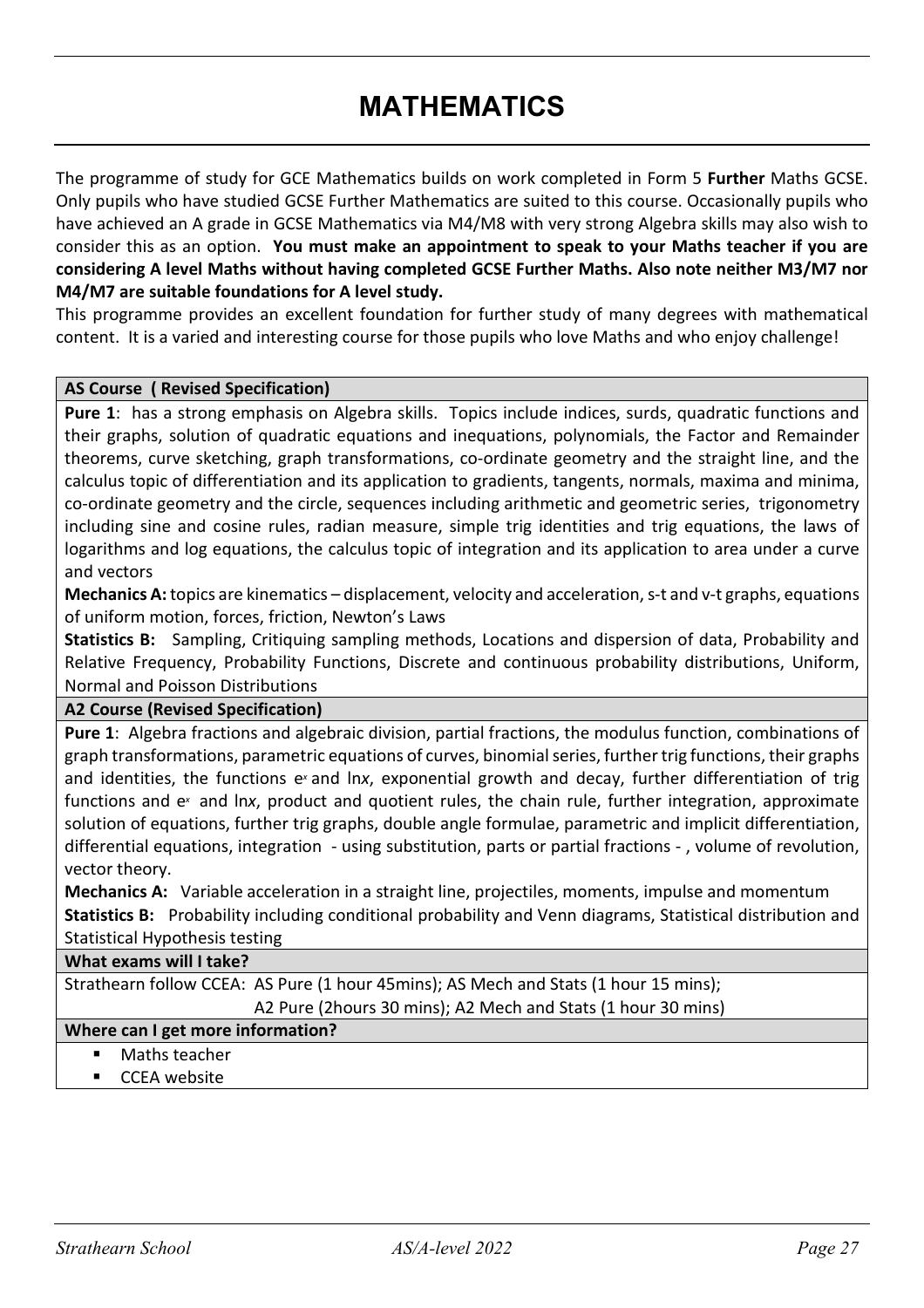# **FURTHER MATHEMATICS**

The GCE Further Maths course again provides challenge and extension for pupils with a greater level of mathematical ability and those likely to pursue a career involving high level Mathematics. Through the completion of this programme we aim to develop in our pupils a love and fascination for Mathematics. It is strongly recommended that pupils who wish to study GCE Further Mathematics have achieved the highest grades at both GCSE Maths and Further Maths.

#### **What will I study?**

In Lower 6<sup>th</sup> pupils will complete AS and A2 courses as described above.

In Upper  $6<sup>th</sup>$  the revised specification for Further Mathematics will be covered:

**AS Pure :** Further Algebra and functions, Matrices, Complex numbers and Vectors.

**AS Mechanics A:** Hooke's LAW, Work and Energy, Power and Circular Motion

**AS Statistics C:** Sampling, Probability, Statistical Distributions, Bivariate Distributions

**A2 Pure:** Proof, Complex numbers, Further Calculus, Polar co-ordinates, Hyperbolic Functions, Differential Equations

**A2 Mechanics A:** Simple Harmonic Motion, damped oscillations, Centre of Mass, Frameworks, Further Circular Motion

**A2 Mechanics B:** Further Kinematics, Further Centre of Mass, Force Systems in 2 dimensions, Restitution **Coursework / Practical**

There is **no** coursework or controlled assessment in GCE Further Mathematics.

#### **What exams will I take?**

Strathearn follow CCEA and each of the 6 modules contributes equally to the final grade. Modules are examined by a 1hr 30min paper where calculators are permitted

#### **Where can I get more information?**

- Maths teacher
- CCEA Website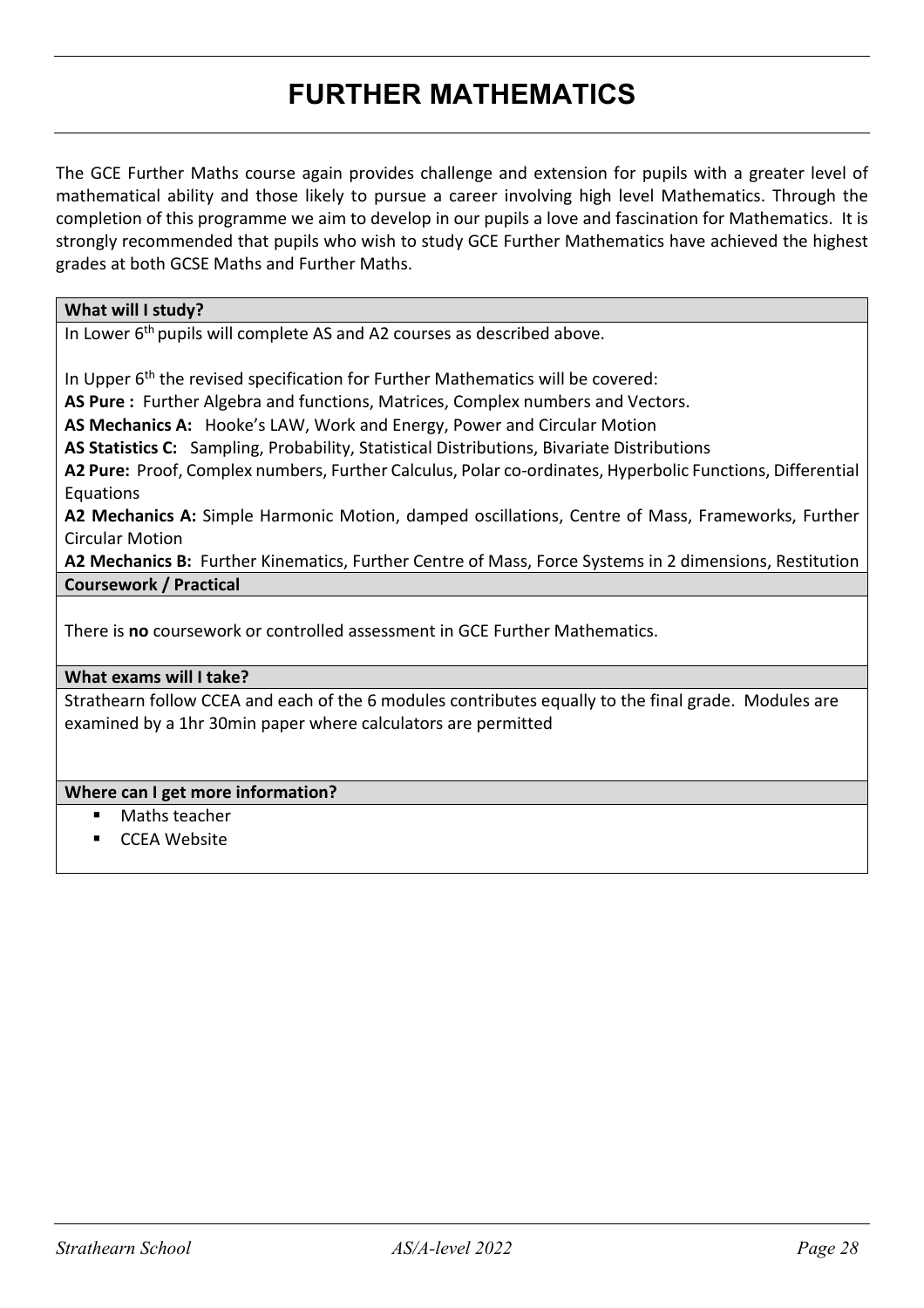# **MEDIA STUDIES**

# **Specification Overview**

In Media Studies you will learn skills which will allow you to produce your own media texts. You will be shown how to investigate media texts in order to understand how they have been created. You will also develop an understanding of the influential role played by the media in today's society. The subject will provide you with an enjoyable experience of a wide variety of media texts and you will also be shown how to think critically and work independently to develop your knowledge of the subject.

# **A2 Course - Please note that this subject is a two year, linear course with no AS level or subsequent AS grade or examination.**

# **Exams**

In preparation for this exam you will learn how to analyse a wide range of media texts. You will be encouraged to widen your understanding of the media by referring to wider contexts (social, political, historical and economic) which affect media production, distribution and exhibition. You will have the opportunity to write about major contemporary media debates and issues.

# **Non-exam assessment (coursework)**

This module will take you through the production process of a media text. You will research the codes and conventions of professionally produced media products and you will have the opportunity to create a media product of your own. This section requires you to produce two connected media texts.

#### **How is the subject assessed?**

The exam board AQA is responsible for the external assessment of this subject.

2 written exams: 2 hours each, 35% each.

Non-exam assessment: internally assessed coursework, 30% of the A Level.

**Where can I get more information?**

Dr McBride, Mr Heaney, Mrs Ingram, Mr Scott, Miss McClure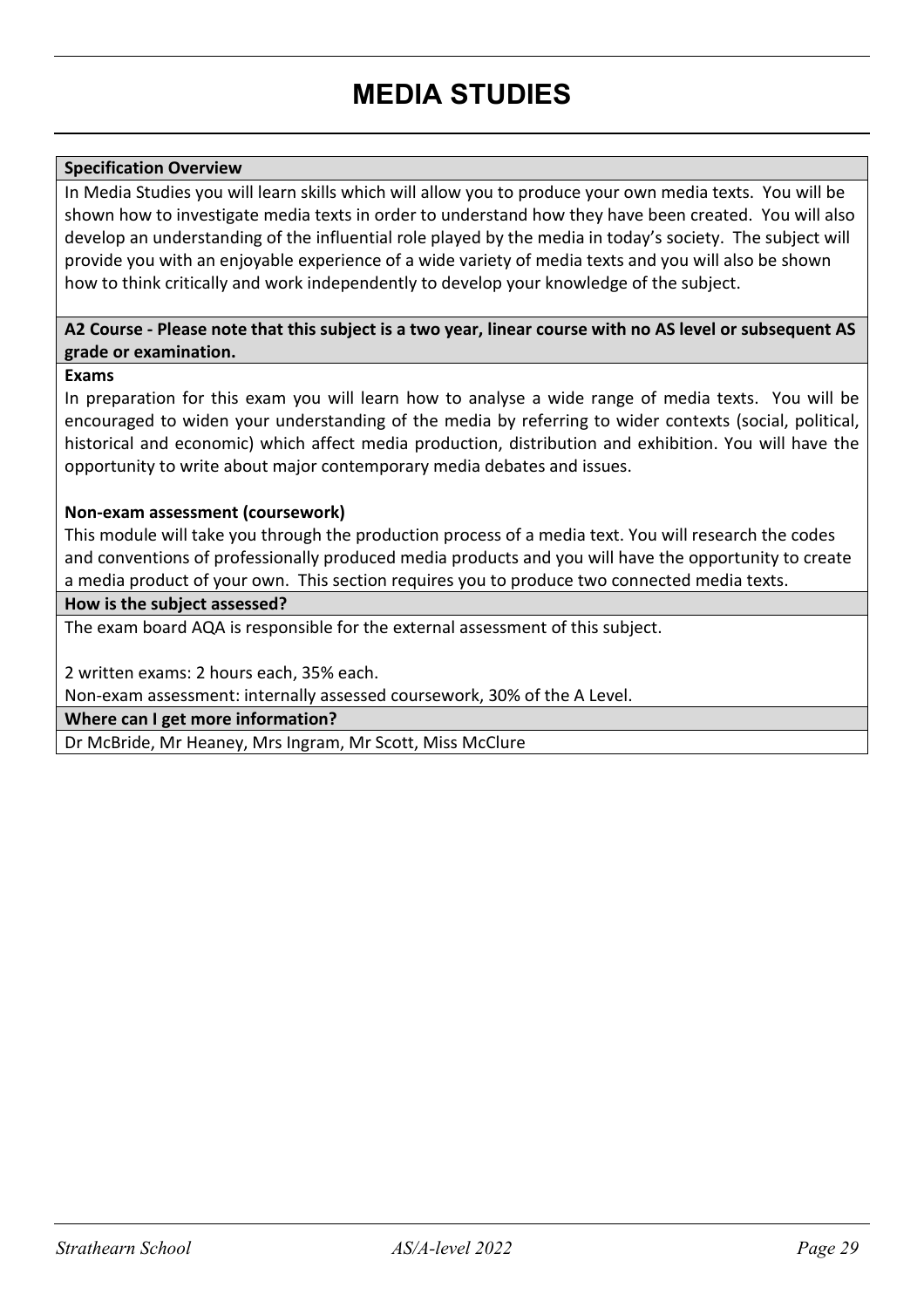# **MODERN LANGUAGES**: **French, Spanish & German**

The A level specification aims to make language learning an enjoyable and intellectually stimulating experience, teaching the girls to understand, speak and write a European foreign language and also offering insights into the contemporary culture and the heritage of the relevant countries. Ultimately the girls will have the skills and confidence to communicate confidently in a foreign language, an essential skill in today's multilingual and global society. **Please note that AS/A2 German will be delivered in collaboration with Campbell College.**

# **Specification Overview**

The Modern Language Department will be preparing students for CCEA examinations in French, Spanish and German. The study of an A level language will enable students to achieve oral and written proficiency in French, Spanish or German and will give them a cultural understanding of the countries where the language is spoken. The course is a basis for further study of languages at university but is also an excellent complement to other subjects and a respected academic discipline.

# **AS Course**

You will have two teachers, one who will teach grammar, translation and literature text/film and another who will teach the topics outlined below for listening, reading and speaking. Students practise their oral skills in small groups with the Language Assistant for an additional two periods per week. **Contexts for Learning:**

# **Relationships**

Students have the opportunity to understand and explore these issues in the target language:

- different family structures;
- roles, responsibilities and relationships within families;
- challenges for families;
- intergenerational issues; and
- influences on young people, for example peers, family and friends.

# **Culture and Lifestyle**

- physical well-being, for example diet or exercise;
- risk-taking behaviour, for example smoking, alcohol and drugs or extreme sports;
- dealing with stress and challenges, for example school or examinations;
- hobbies and interests, for example sport or music;
- the arts, film, fashion and design;
- social media and new technology;
- holidays, festivals and tourism.

# **A2 Course**

# **Young People in Society**

Students have the opportunity to understand and explore these issues in the target language:

- part-time jobs;
- education and employment;
- career planning aspirations or intentions;
- young people and democracy;
- European citizenship advantages, disadvantages and opportunities; and
- societal attitudes and young people

# **Our Place in a Changing World**

- equality/inequality and discrimination/prejudice;
- poverty at home and abroad causes, consequences and measures to combat it;
- immigration and emigration causes, benefits and related issues;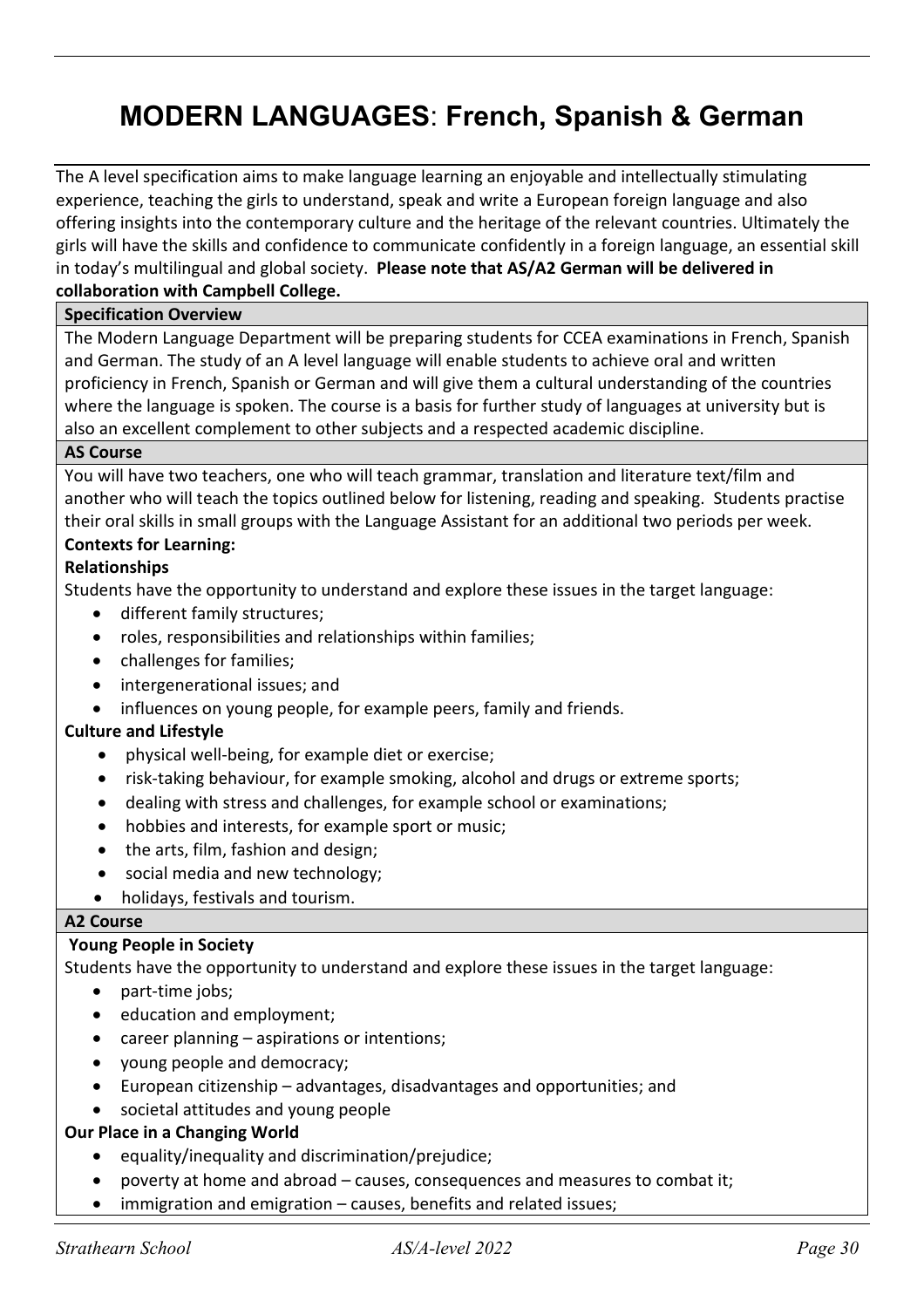• multicultural society and cultural identity – benefits and challenges;

• causes, consequences and resolution of conflict; and sustainable living and environmental issues. Students will also study a set literary text at A2 level and either a cultural aspect, a historical period or a region for the oral exam.

# **How is the subject assessed?**

# **AS 1: Speaking**

Question 1: Students give a presentation based on an AS level theme related to an aspect of a country or a community where the target language is spoken. (3 minutes)

Question 2: Conversation (8 minutes) about yourself, home, family, hobbies, future hopes, plans and ambitions with a visiting examiner. Total time: 11 minutes

# **AS 2: Section A – Listening**

Students answer two sets of questions based on two discrete passages recorded on disk. Recording 1: Students answer in the target language.

Recording 2: Students answer in English. (40 minutes)

# **AS 2: Section B – Reading**

Question 1: Students answer one set of questions in the target language based on one passage. Question 2: Students translate a passage from the target language into English.(50 minutes)

# **AS 2: Section C – Use of Language**

Questions 1, 2, 3 and 4: Students complete a series of short grammatical and lexical exercises. Question 5: Students translate short sentences from English into the target language.(30 minutes) Total time: 2 hours

# **AS 3: Extended Writing**

Students write one essay of at least 250 words in the target language in response to a set film or literary text. Total time: 1 hour

# **A2 1: Speaking**

Question 1: Students summarise and discuss one individual research project based on either: a cultural aspect, a historical period or a region. (6 minutes)

Question 2: Conversation focussing on AS and A2 themes (9 minutes) with a visiting examiner. Total time: 15 minutes

# **A2 2: Section A – Listening**

Students answer two sets of questions based on two passages recorded on disk.

Recording 1: Students answer in the target language.

Recording 2: Students answer in English. (45 minutes)

# **A2 2: Section B – Reading**

Students answer two sets of questions based on two passages, a summary exercise and a translation. Total time: 2 hours 45 minutes

# **A2 3: Section C – Extended Writing**

Students write one essay of at least 300 words in the target language in response to a set literary text. Total time: 1 hour

# **Where can I get more information?**

If you are interested in Languages and communication and you enjoy learning about other cultures and ways of life, then this course could be suitable for you. Improving your language skills at AS or A2 can increase opportunities in a number of careers such as Law, Accountancy, Banking, Marketing, Sales, Journalism, the Media, Tourism, PR, the Service Industry etc. A modern foreign language is a facilitating subject for many Russell Group universities. Many linguists combine a MFL with a STEM subject at university. Other linguists choose a beginners' language at university such as Mandarin, Arabic, Italian or Russian in combination with French, Spanish or German. A modern foreign language opens many doors and career pathways. Please speak to the HOD or your language teachers if you have any questions. More information is also available at [www.ccea.org.uk/French](http://www.ccea.org.uk/French) www.ccea.org.uk/German www.ccea.org.uk/Spanish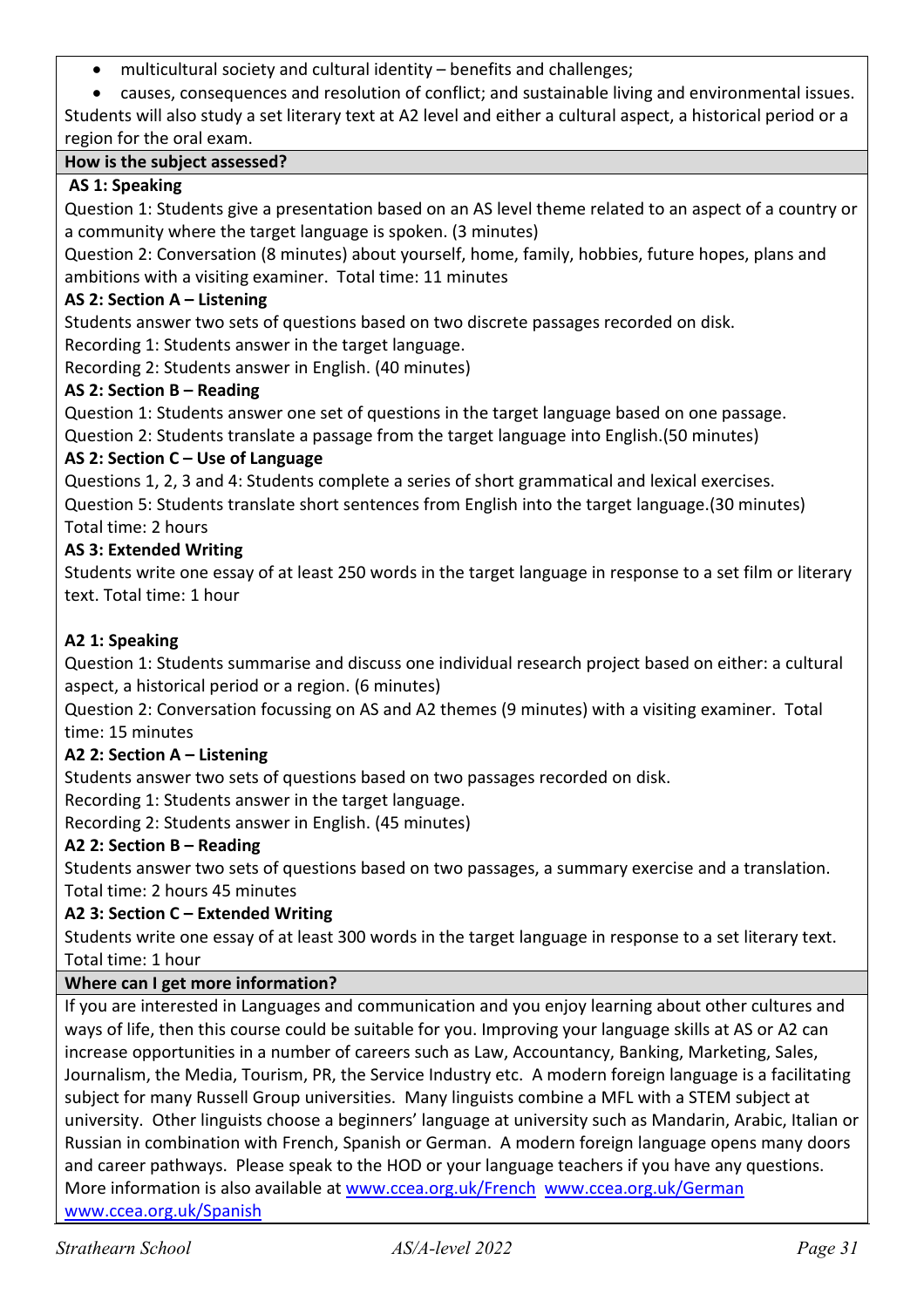# **MOVING IMAGE ART**

\_\_\_\_\_\_\_\_\_\_\_\_\_\_\_\_\_\_\_\_\_\_\_\_\_\_\_\_\_\_\_\_\_\_\_\_\_\_\_\_\_\_\_\_\_\_\_\_\_\_\_\_\_\_\_\_\_\_\_\_\_\_\_\_\_\_\_\_\_\_\_\_\_\_\_\_\_\_\_\_\_\_\_\_\_\_\_

# *(Please note this subject is at present offered through collaboration, in Ashfield Boys' High School.)*

Moving Image Arts is an exciting A level that incorporates two key moving image art forms: *Film* (Live action fictional narrative films); and Animation (Rostrum, stop motion and CGI animated narrative films). **Specification Overview** By studying Moving Image Arts you will: develop the skills of a screen writer, director, production designer, cinematographer and editor with full creative ownership of your own filmmaking process; - explore a wide range of moving image styles and movements, broadening your critical understanding and enjoyment of a rich history of film culture; - learn how to experiment and innovate confidently with digital technologies, applying techniques, skilfully and purposefully; and use an impressive range of skills for employment, including working from your own initiative, planning and managing schedules, equipment and human resources, providing leadership and creative direction and demonstrating innovative problem solving abilities and strategic thinking. GCE Moving Image Arts is made up of two levels: AS and A2. The AS course will make up 40% of your overall A level and the A2 course will make up 60% of the overall A level **AS Course** AS 1: **Realist and Formalist Techniques and the Classical Hollywood Style: Foundation Portfolio; 60% of AS** You will produce a **Foundation Portfolio** exploring the Classical Hollywood Style, Realism and/or Formalism, including: • a statement of intention (including a synopsis and an evaluation); • pre-production materials; and • one 3–4 minute narrative film sequence (or  $1\frac{1}{2}$  – 2 minute sequence if animated) produced in response to stimulus provided by CCEA. The portfolio will be marked by teachers and moderated by CCEA. **AS 2: Critical Response (EXAM) 40% of AS** You will sit an **Online Examination** (**1 hour 30 minutes)** requiring shorter recall and longer analytical answers in response to unseen film clips taken from the set study areas. **A2 Course A2 1: Creative Production and Research: Advanced Portfolio 60% of A2** You will produce an **Advanced Portfolio** exploring your own original creative idea and researching the techniques of a chosen film practitioner, including: • an illustrated essay (including a synopsis and evaluation); • pre-production materials; and • one complete 4–7 minute narrative film (or 2–3½ minute film if animated). **A2 2: A2 2 Advanced Critical Response (EXAM) 40% of A2** You will sit an **Online Examination** (**2 hours 15 minutes)** requiring analytical answers in response to unseen film clips taken from the set study areas. You will also draft director's notes in response to an unseen script stimulus. **Who can I get more information from?** *S*peak to Mr Anderson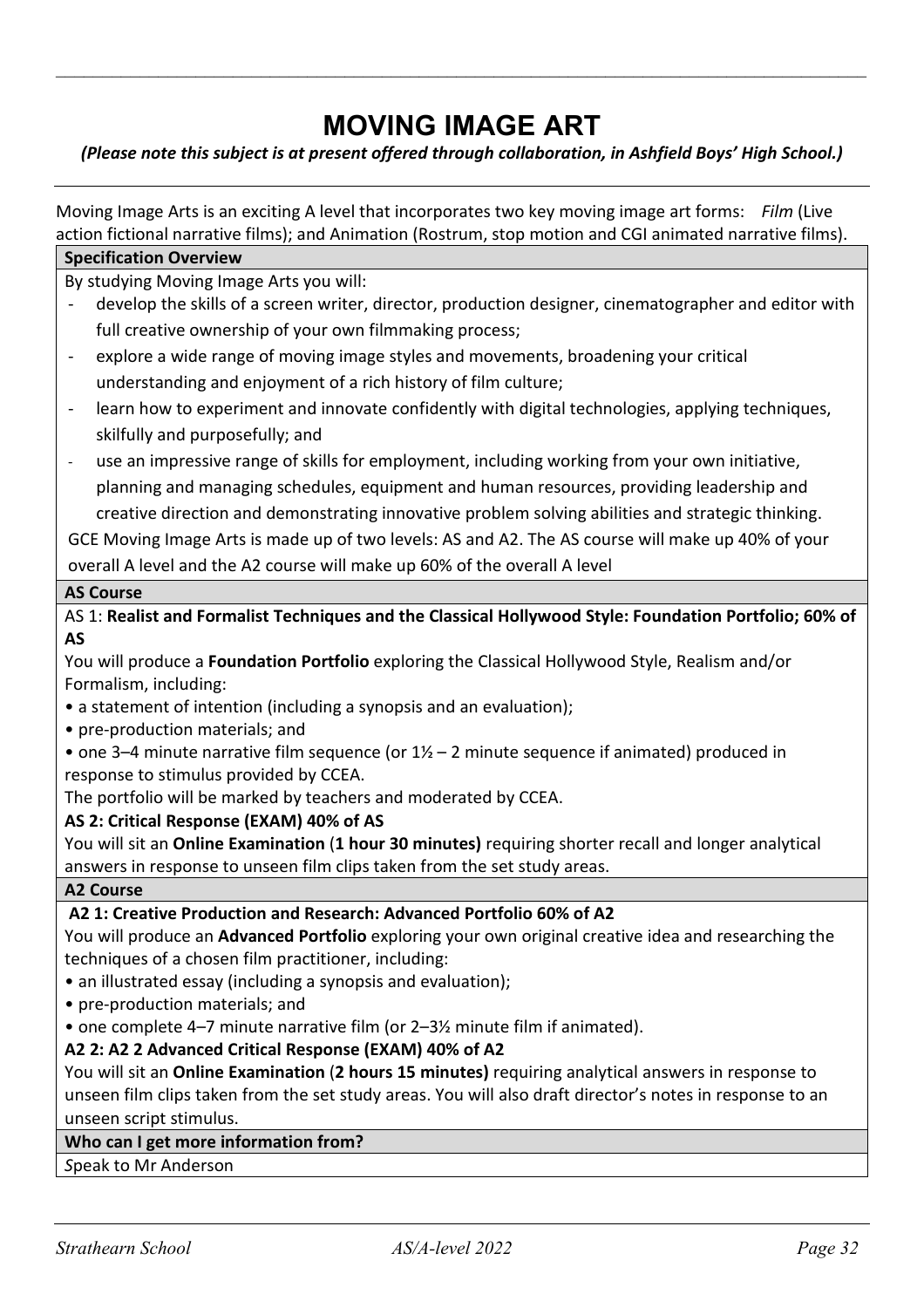# **MUSIC**

Music at Advanced Level involves the development of a wide and interesting range of skills such as communication, self-management, problem-solving, performing under pressure, critical thinking, creativity and IT skills, which are essential for further musical study and highly transferable to other areas of learning. The course builds on the practical and analytical techniques used at GCSE level and also introduces more extended writing and score reading skills.

# **Specification Overview**

At both AS and A2, students compose, perform, develop their aural perception skills and study music history topics.

#### **AS Course**

- **Composing:** specific skills are developed at the start of the year before students create a final coursework project.
- **Performing:** it is essential that students are continuing instrumental or vocal lessons and practising regularly for this element. It is not possible to undertake this component without specialised tuition for the candidate. Grade 6 is the standard required in order for full marks to be possible in the assessment, although Grades 4 and 5 are also acceptable.
- **Aural perception:** general listening skills are developed and a number of set pieces are studied in greater detail.
- **Areas of study:** three topics (orchestral music from 1700 to 1900, musicals and sacred vocal music) are studied in depth. Analysis of written scores is an important new skill.

#### **A2 Course**

- **Composing:** skills continue to develop, with a particular emphasis on harmonic techniques. Again, a final coursework project is undertaken.
- **Performing:** lessons and practice must continue in the A2 year. Grade 7 is the required standard for full marks, although Grades 5 and 6 are also acceptable.
- **Aural perception:** again, general skills are developed and a number of new pieces are studied.
- **Areas of study:** the topics for in-depth study are orchestral music in the twentieth century, the mass and secular vocal music. Analysis of written scores continues at a higher level.

# **How is the subject assessed?**

The Music Department currently uses the CCEA specification. The course is assessed as follows at both AS and A2 levels:

- **Composing:** a coursework project is submitted in March.
- **Performing:** a solo performance is assessed by a visiting external examiner; an assessed discussion is included in this element.
- **Aural perception:** this is assessed in a listening examination.
- **Areas of study:** this is assessed in a written examination which includes score-reading questions and extended writing.

# **Where can I get more information?**

Please contact Ms Kimber for further information.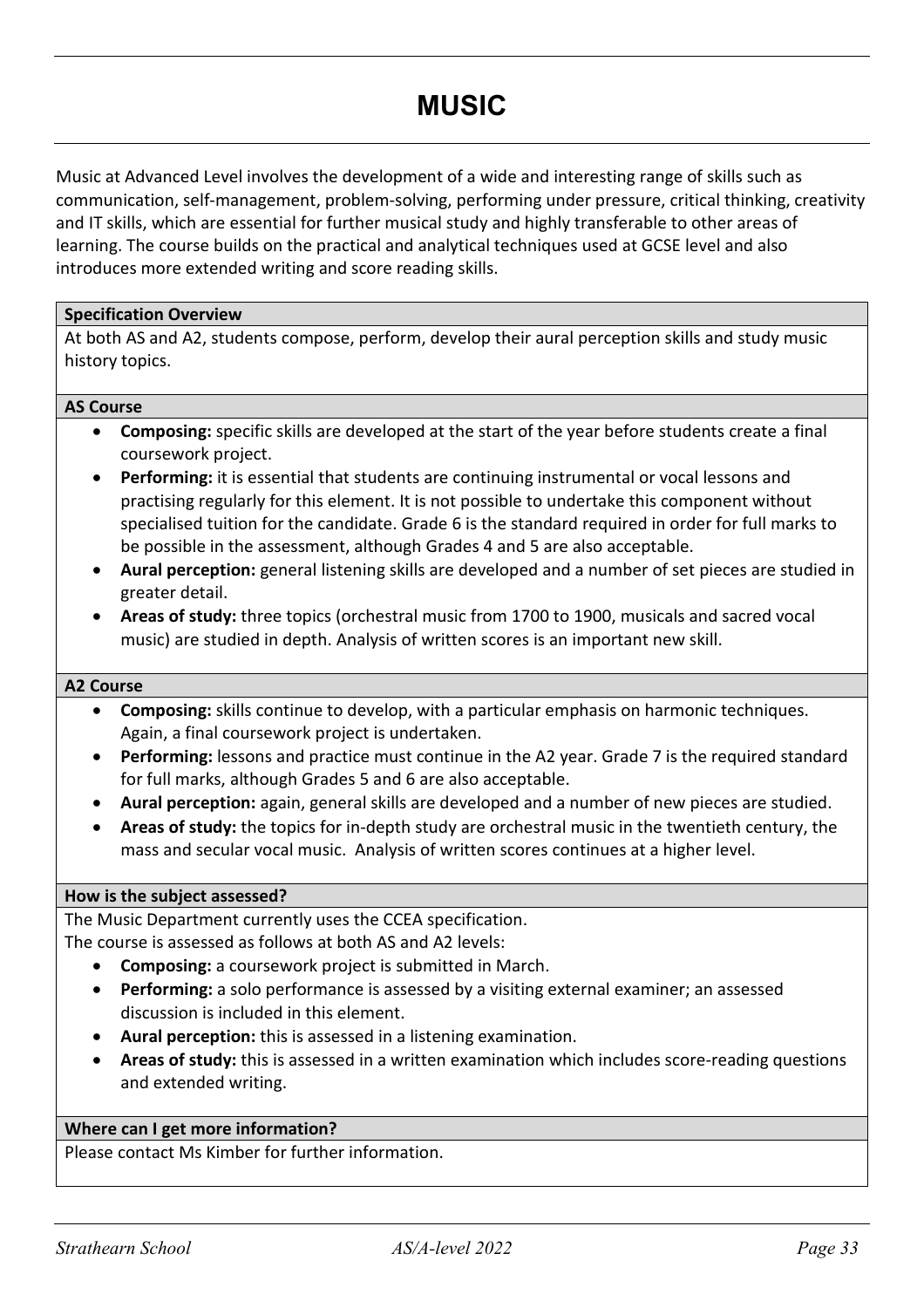# **NUTRITION & FOOD SCIENCE**

# **Specification Overview**

Nutrition and Food Science are high in the public's perception and there could not be a better time to develop knowledge and understanding of this subject, given the current global and national food issues. Each day, food choices affect health − how people feel today, tomorrow and in the future. Good nutrition is an important part of leading a healthy lifestyle and can help to reduce the risk of chronic illness and promote overall health.

Nutrition is a fast-moving discipline that focuses on understanding the role of diet in maintaining a healthy human body and preventing disease.

There are many career opportunities within this field of work as scientific knowledge and research develops. The subject can open up a range of possibilities in the world of work, both at home and worldwide, with opportunities for further and higher education.

#### **AS Course**

In the AS units, students will explore:

# **Unit AS 1: Principles of Nutrition**

This unit requires the study of macronutrients and micronutrients and other dietary constituents. Nutritional requirements and current dietary recommendations across the life span are also studied.

# **Unit AS 2: Diet, Lifestyle and Health**

This unit requires the study of current research in relation to diet, lifestyle and health. Students will have the opportunity to explore dietary-related disorders and how they impact on health.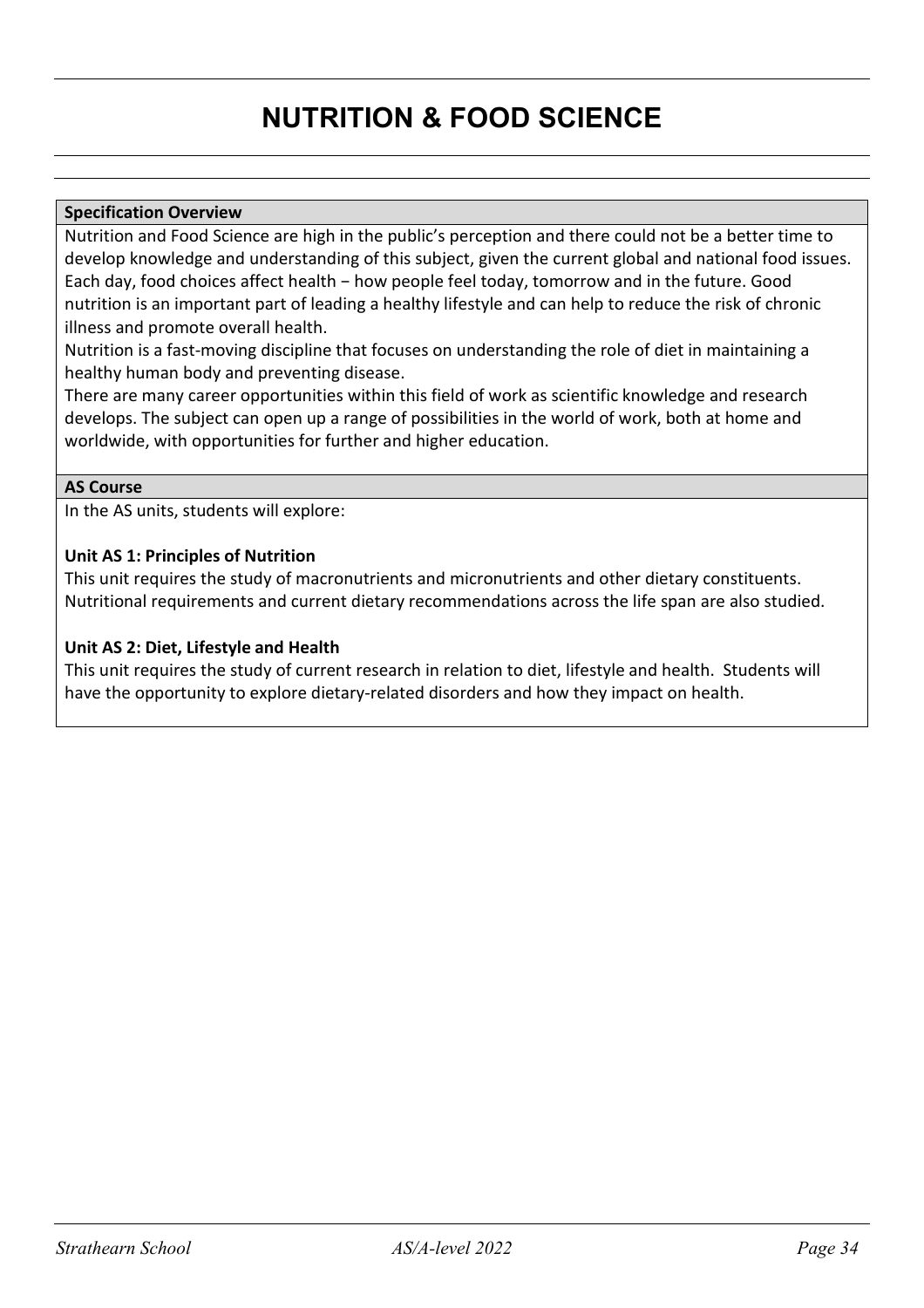# **A2 Course**

*Students who continue to A2 will study:*

# **Unit A2 1 Option 1: Food Security and Sustainability**

This unit requires the study of consumer behaviour in relation to food purchasing decisions. Students will develop a critical appreciation of the issues affecting our food supply, how they impact upon the environment, and the ethical implications of their choices.

# **Unit A2 2: Research Project**

For this unit all students will select an area of personal interest to study for a research project. The report should not exceed 4000 words. The student should choose their research area from AS 1, AS 2 or A2 1. This will provide the opportunity to develop a wide range of transferable skills and capabilities relevant to higher education and the world of work such as critical and creative thinking, decisionmaking, problem-solving, designing a research tool, analytical skills and target-setting. The project will require the student to:

- identify and discuss issues associated with their chosen research area;
- select and interpret appropriate and relevant information;
- analyse information and judge its relevance to their chosen research area;
- plan and conduct primary research;
- present and interpret findings from research they have undertaken;
- draw conclusions using reasoned arguments; and
- make recommendations for future study.

#### **How is the subject assessed?**

The examination board used is CCEA.

- There are four assessment units: three externally assessed and one internally assessed.
- Students will take a written exam in the following units:

**AS 1: Principles of Nutrition –** One written examination that includes both short answer and extended writing questions (1 hour 30mins)

**AS 2: Diet, Lifestyle and Health** - One written examination that includes both short answer and extended writing questions (1 hour 30mins)

# **A2 1: Option 1: Food Security and Sustainability or Option 2: Food Safety and Quality.**

For either option **–** one written examination that includes both structured and extended writing questions (2 hours and 30mins).

# **Where can I get more information?**

Additional information on Nutrition and Food Science provision at Strathearn can be obtained from Mrs Blayney, Head of Department.

Further details on specification content are available from any teacher in the Home Economics Department and also on the CCEA website.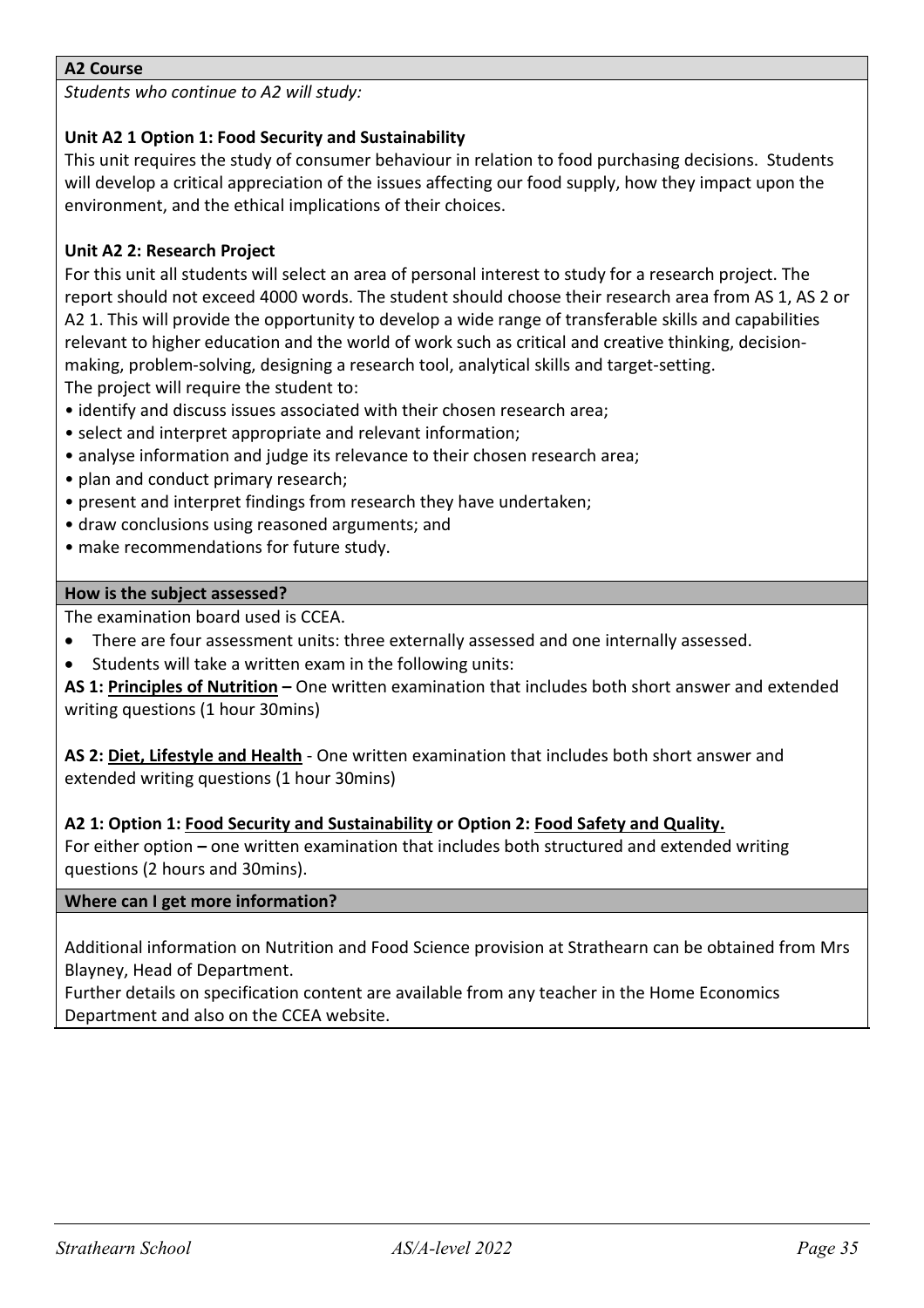# **PHYSICS**

By studying physics you will gain a better understanding of how the world works. The aim of A Level physics is to develop the student's interest in and enthusiasm for physics, including developing an interest in further study and careers in the subject. A good mathematical ability is necessary to succeed in this subject.

# **Specification Overview**

AS Physics is comprised of 3 modules. AS 1: Forces, Energy and Electricity, AS 2: Waves, Photons and Astronomy, AS 3: Practical Techniques and Data Analysis.

A2 Physics comprises 3 modules. A2 1: Deformation of Solids, Thermal Physics, Circular Motion, Oscillations and Atomic and Nuclear Physics, A2 2: Fields, Capacitors and Particle Physics A2 3: Practical Techniques and Data Analysis.

# **AS Course**

**Module 1**: This unit teaches students to deal with physical quantities and scalars and vectors, which are required in all branches of this subject. Students will build on their knowledge and understanding of Newtonian mechanics and electricity to explain many economic and social applications of physics.

**Module 2**: The ideas about waves in this topic provide vital links to the study of light and how defective vision is corrected. The section on photons introduces the quantum theory and the concept of waveparticle duality. A section on Astronomy is now included.

**Module 3**: In this unit students will acquire essential practical techniques, including planning, implementing, analysis, evaluation design and communication. Formal preparation for the practical examination begins here but there are many opportunities for practical work in modules 1 and 2. Our resources allow students to carry out many experiments individually.

# **A2 Course**

**Module 1**: The work on circular motion and oscillations extends the mechanics foundation included in AS. Thermal physics connects the properties of gases to the basic principles of kinetic theory. The section on atomic and nuclear physics has important social and economic applications and leads to an introduction to particle physics.

**Module 2**: This is a fundamental area of physics which has numerous applications in everyday life. Students will study action-at-a-distance forces that arise between bodies that are separated from each other. An idea of the work carried out at CERN is studied.

**Module 3**: In this unit, students will build on the essential practical techniques that they acquired in AS module 3 Independent study is required to support the work carried out in the classroom. The pupils are provided with an A2 CCEA textbook to assist them with this.

# **How is the subject assessed?**

Students are assessed by regular homework and tests. There is a mock examination for each module. CCEA assess each of the AS and A2 modules 1 and 2 in a written examination. Module 3 at AS and A2 is assessed in a practical examination and a Data Analysis examination.

There is no coursework in A level physics. The A2 module examinations require knowledge of the AS specification.

# **Where can I get more information?**

Dr. K. Ross (Teacher in charge of physics)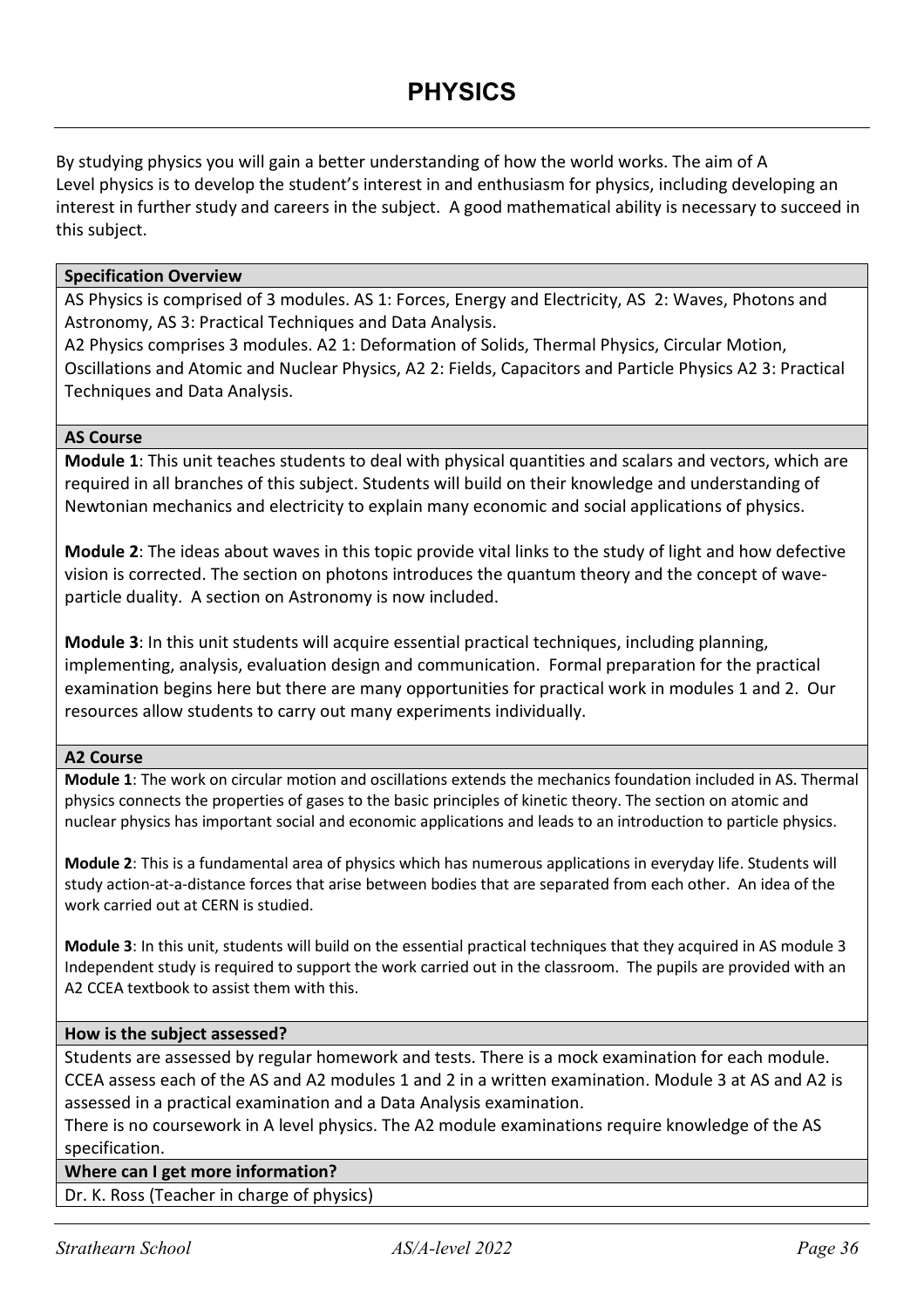# **RELIGIOUS STUDIES**

AS/A2 Religious Studies aims to encourage students to:

- develop higher order thinking skills, for example analysis, evaluation, independent learning, critical thinking and problem-solving;
- reflect on and develop their own values, opinions and attitudes in the light of their learning;
- develop the ability to make responsible judgements on significant textual, theological, philosophical and moral issues;
- develop advanced study skills that help them prepare for third level education and the world of work.

# **Why Study Religious Studies?**

Religious Studies encourages pupils to develop a wide range of skills and personal qualities including critical thinking, extended writing, empathy, enquiry and scholarly debate. Pupils who have studied Religious Studies at A-level have gone on to undertake a wide range of undergraduate courses including law, primary/secondary education, nursing, psychology and business management.

# **Specification Overview**

Students will study 2 units at AS level and a further 2 units at A2 as follows:

# **AS Course**

# **AS 1 – An Introduction to the Gospel of Luke**

This unit explores the content of the Gospel of Luke, starting with an understanding of how and why the Gospel was written. It explores key narratives from the Gospel taking into account the religious and political context of Palestine at the time of Jesus and the Roman world at the time of Luke's writing. Students will consider key religious themes (such as Salvation History, Discipleship and the Kingdom of God) within the context of contemporary scholarship.

# **AS 4 – The Origins and Development of the Early Christian Church to AD 325**

This unit explores the beginning, growth and development of the Christian Church in the first three centuries. Students will consider the reasons for the expansion of the Church within the Roman Empire, the causes and course of Roman persecution of the Church, the development of early Christian doctrine and practice and the influence of the Emperor Constantine. Students will engage with primary and secondary historical sources alongside contemporary scholarship.

# **A2 Course**

# **A2 1 – Themes in the Synoptic Gospels**

This unit builds on the study of Luke's Gospel completed at AS level, but widens to include the other Synoptic Gospels of Matthew and Mark. Students examine issues surrounding the authority of religious texts, fundamentalism, liberalism, religious leadership and diversity within religious communities.

# **A2 4 – Themes in the Early Church and the Church Today**

In this unit students will consider the challenge of heresy in the early Church period alongside the development of early Christian literature and Church government. Students will explore the relationship between religious faith and state authority, making consideration of historical and contemporary examples, including the role of religion in issues of reconciliation.

# **How is the subject assessed?**

The progress of students will be assessed by their teachers through regular essays.

At the end of each year of study (AS and A2) students will sit two written examinations (one on each of the units). These examinations will take the form of extended essay responses.

The examining board for this course of study is CCEA.

# **Where can I get more information?**

Mr C Jellie (Head of Religious Studies)